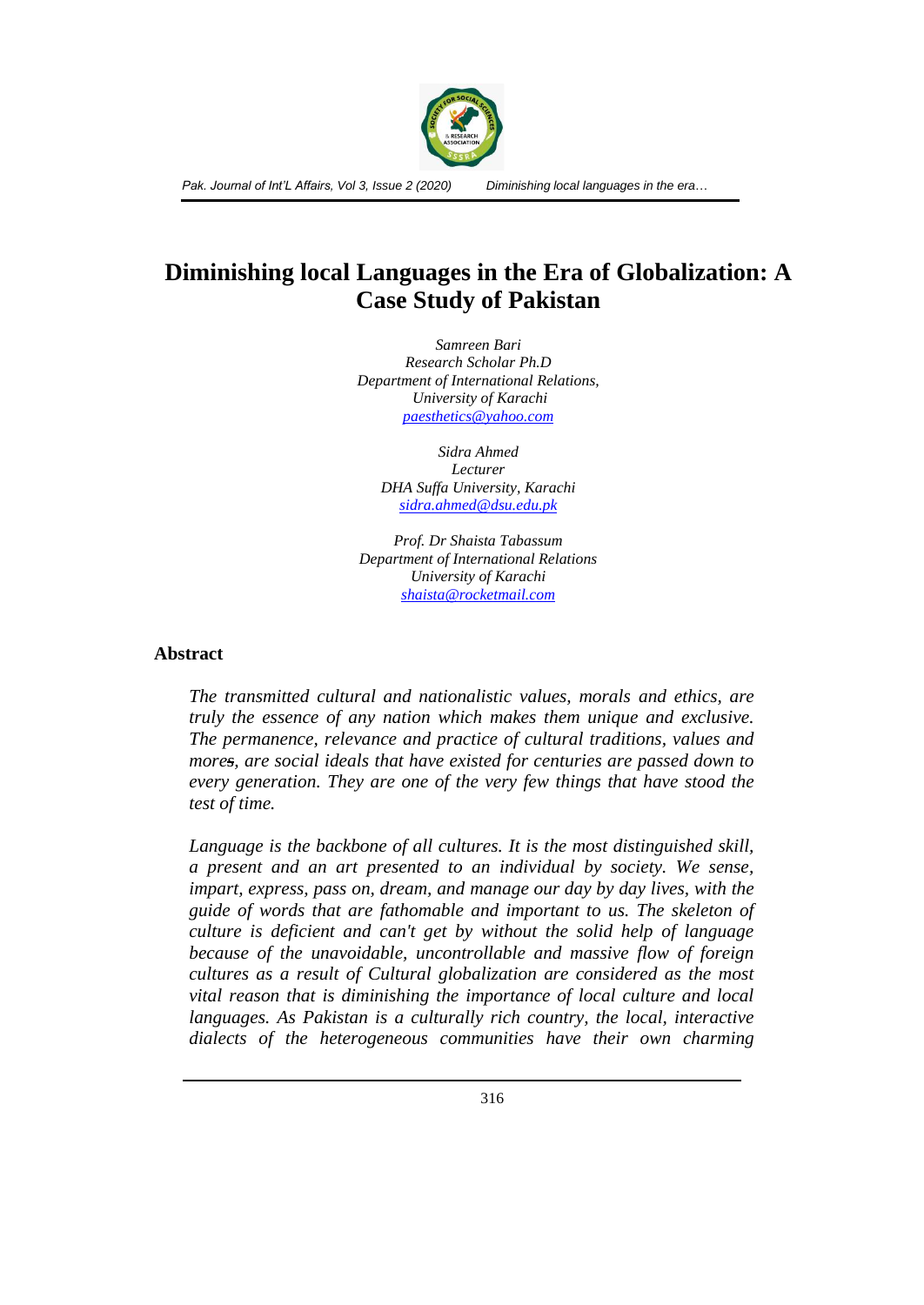

*fascination, but due to heavy influence of Globalization these local languages are diminishing.*

**Key Words:** Culture, Globalization, Pakistan, Language, Diminishing

#### **Introduction**

'Globalization'- a fashionable, fascinating, and a captivating, yet equally controversial, and debatable and questionable word - is the most widely used term for one of a disputable topics of this Century. It is also one of the most frequently discussed economic, political, social and cultural phenomenon of the twenty-first century. Various Scholars emphasized on different aspects yet their main focus are interdependencies, interconnectivity, homogeneity, even opportunities, capitalist economy, borderless politics, cultural fusion hence negating any observance to the physical and soft boundaries of states.

This process has been playing a dynamic role in changing the lifestyles of common people, either living in far off places of Africa or enjoying busy lives in cosmopolitan cities of America, because of the development as well as the accretion of release of people, ideas, values, cultures, beliefs and flows of capital beyond and across national borders. This process involves internationalization and cosmopolitanism, assimilation and fragmentation, universalization and homogenization, which is basically unavoidable dialectical mechanism comprising of speedy social, cultural, political and technological change. Therefore, these changes are taking place simultaneously in different directions, at varied scales and in diverse territories, proving that all these fields, scales and scenarios are interdependent and interconnected.

Globalization is the main agent and a vital driving force in reshaping the contemporary world. The fused and transformed cultural dimensions have given a new scenario and new shape to the indigenous national culture.

Globalization has multifaceted dimensions (economic, political and cultural dimensions) actually it is Cultural globalization that outlines other faces of globalization. Cultural globalization is a process that is changing, influencing or transforming the everyday life through diffusion of lifestyle, preferences, ideas and commodities around the world. Globalization is a process that includes the causes, course, and consequences of transnational and trans-cultural integration of human and non-human activities (Al-Rodhan, 2006). Social interdependencies and exchanges do not require the formal representation of the states; individuals can follow, organize,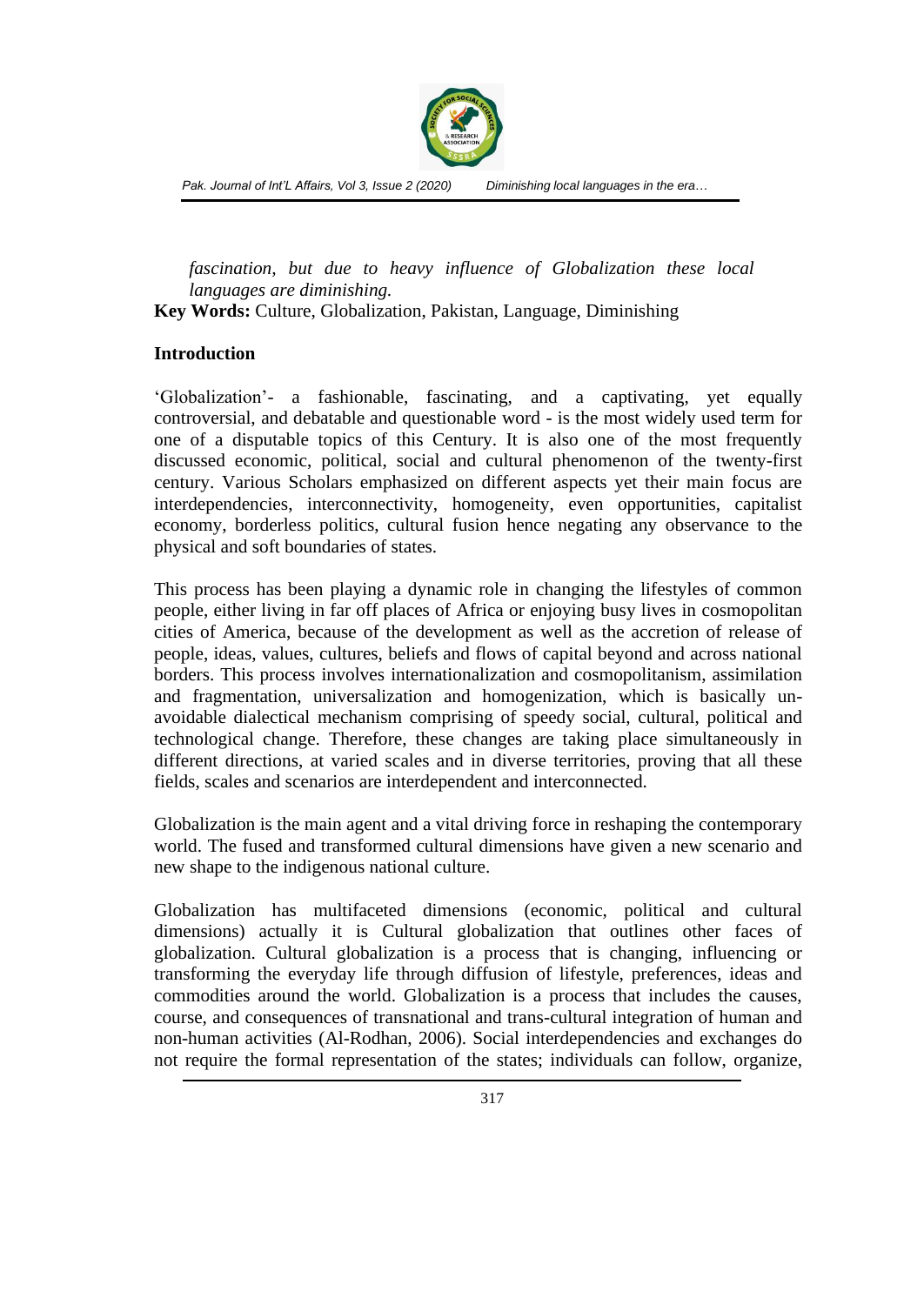

share and maintain their relationships, feelings and events freely: as this is a borderless or a de-territorialized world now.

## **De-territorialization**

The concept of de-territorialization was introduced by the French Philosophers Gilles Deleuze and Felix Guattari (Deleuze & Guattari, 1972) . They used this term to refer the fluid, dissipated and schizophrenic nature of human in modern capitalist culture. Most commonly this term is used to discuss the process of cultural globalization. It refers to the fading of ties between culture and place, diminishing of cultural values from a specific place with the passage of time. When a culture is going through the process of change it is always because of transcendence and domination of other attractive cultural practices. Cultural distancing from the native community accelerated when people after the exposure of alien media extend and expand their imagination. Hence it becomes difficult for a local culture to retain its identity. Arjun Appadurai (Appadurai, 1990) considered deterritorialization as a central force of globalization. As, globalization theory, apparently started, with the ambitions of the globalization of economy, politics and culture and the sweeping away of the importance of territorial boundaries and national economies, states and cultures (Martell, 2007).'De-territorialization' is a disputable word. This term emphasizes that in a globalized world, numerous social happenings and exchanges can take place without geography functioning as a restraint or limitation.

The growing massive waves of globalization prove that the calculable perception of space has been elongated to the globe, therefore, cultural globalization through the process of de territorialization is not only promoting the global culture hence relocating the people from their own cultural values and also minimizing the spirit of Nationalism. Deterritorialization in actual projected the concept of the loss of the "natural" relation between culture and the social and geographic territories (Cancilini, 1990) .Globalized world is experiencing that the culture is becoming more and more de territorialized and is absorbing and is being influenced and being penetrated by elements from other cultures. This ends in cultural contamination, cultural pluralism and hybridization. It is becoming more difficult to study culture of diffusion. Apart from it and at the same time, it is becoming more important to study it because of its massive influence on consumer behavior and its direct implications on security and on National character of the nations. Cultural globalization is providing and concentrating on a system that isn't subject to customary, political, financial, social and geographical limits. (Albrow, 1990) Apart from economic, social and political issues a fundamental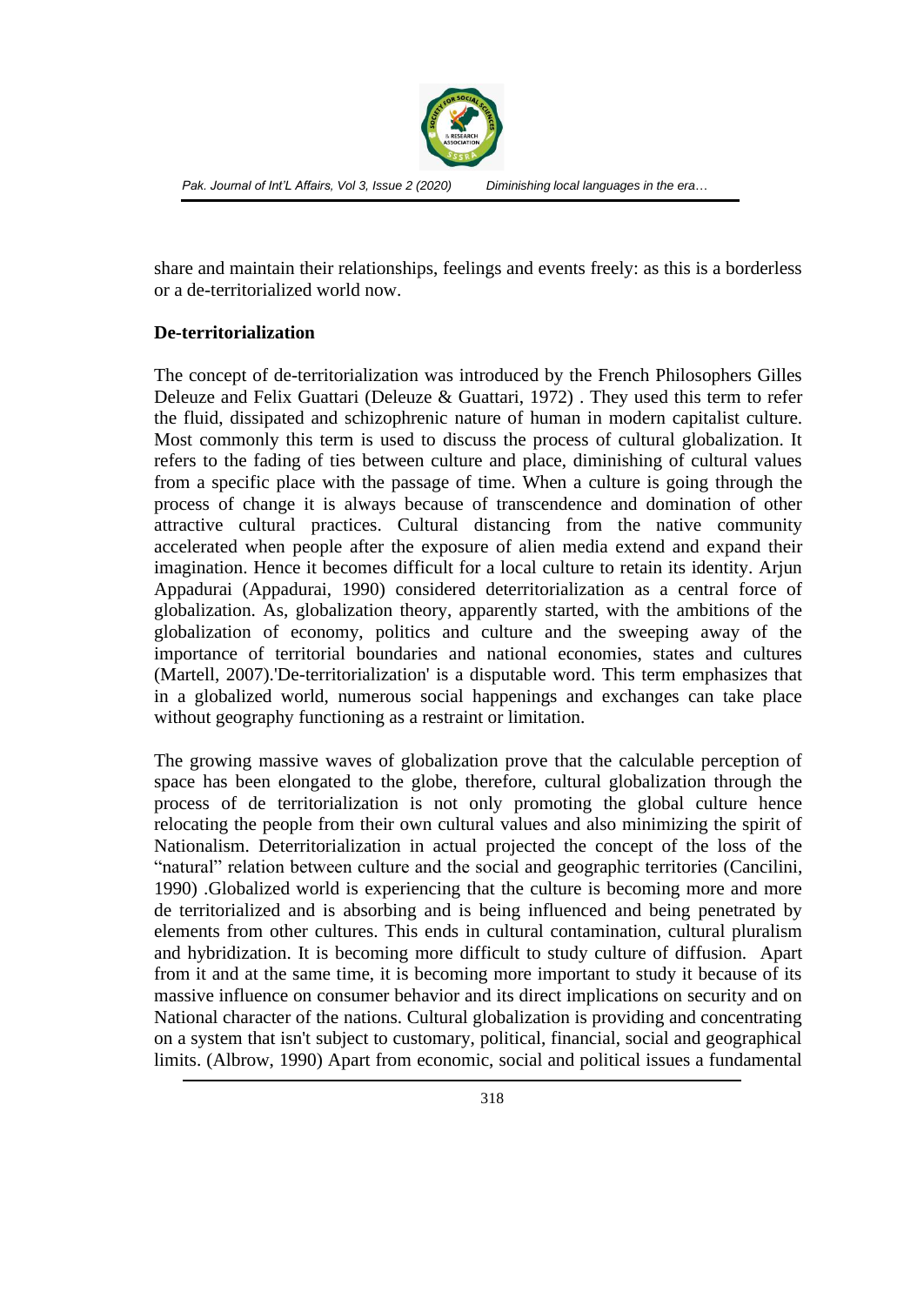

hypothesis in the globalization discussion is that globalization fundamentally changes the association between the place where we live and our cultural experiences and identities.

Diffusion of practices, values, morals, ethics, principles and technology lays great influence on people's lives worldwide. Globalization is a transformation not a culmination and the shift to a new period rather than the apogee of the hold (Albrow, 1990). Cultural globalization is actually a soft power different from economic influences or the use of force. It works like a magic and through this method no military or economic intervention is needed to be able to influence other countries. In a way it is a split and rule technique. So, the question again arises that whether this situation is acceptable as a form of "peace" or it is a serious form of disparity, vulnerability and exploitation (Onuf, 2017) (Galtung, 1969). The cultural globalization can be imposed and projected through persuasive methods like the support of mass media, film industry, tradition, fashion, internet or language. These persuasive methods help to strengthen the cross border relationship, increase interconnection, making people across the globe more interdependent on each other. Cultural globalization works through comparatively less transparent and unseen channels, as well as lobbying through powerful political and non-political organizations.

The most important and vital indicators of national identity is the observance and presentation of specific values amongst its people. The cultural and nationalistic values transferred from one generation to other are actually the specific and exclusive component that made them distinctive and unique. Through the continuity and practice of culture and traditions, values and mores; are social paradigms that repetitively alive from the past and even towards the future. Values are the basis of social coherence and unity; since lack of values would conclude weak society structure and the blowout of psychological disorders at the level of individuality (Al-Johari, 1991). It is assumed that globalization is responsible in weakening this social coherence and unity as due to compression of the world and permeable boundaries; globalization is adversely affecting the state's cultural values.

### **Language**

If globalization flourishes, the world might finally develop mono-lingual. Earlier or far ahead, possibly in a new millennium, there could be just only one world language the English language. Rest of the languages may be condensed to vernacular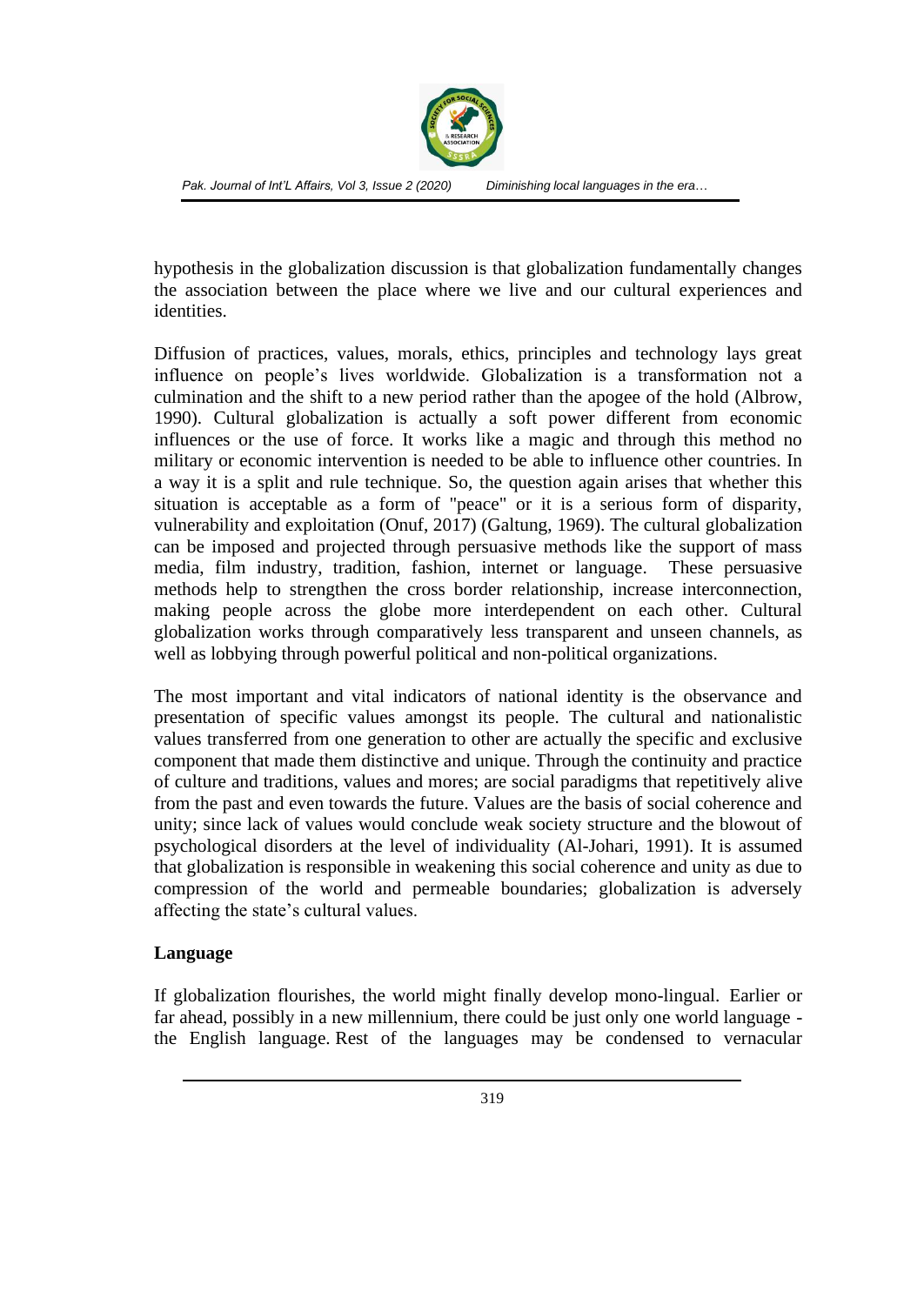

position. This tendency has now been perceived to be likely consequence of the globalization of mass media (Waters, 1995).

Language is the individual's earliest acquisition. It is considered as the secret territory, it is used to define the distinctiveness of a nation, and hence language is considered as the symbol of national identity. Not only it is considered as the symbol of cultural identity but it is the vital source and a tool for transmitting values, beliefs, history and the overall pattern of life from one generation to other. In the absence of a binding force that is "language" people would lose their cultural as well as geographical identity. The planned struggles to preserve and protect ethno cultural uniqueness, frequently represented by the language related with the group, establish nationalism and are considered as a drive that can encourage the spread or conservation of a language. (E.Lewis, 1982)

As globalization enforces interconnectedness and interdependence of the individuals, nations, corporate and social institutions of the global village hence the importance of lingua franca is increasing day by day. The proponents of universal language emphasize that lingua franca help us to develop the ability to communicate with the individuals of the other cultures and also the knowledge and understanding of the foreign languages enable us to become a citizen of the global world and to perceive new horizons.

The world's total population is about 7.6 billion and nearly there are around 7000 different forms of mother tongues or languages. Surprisingly out of these 7000 different languages only 100 languages are considered as the official language of a state (UNRIC, 2018). Ethnologue an organization that exclusively working and is dedicated to research for language intelligence claimed that around 7117 languages are spoken the world over and the unpleasant truth is that 40% of these dialects are reducing or are ceasing to exist (Eberhard, Ethnologue, 2020). Disappearance or a death of a language within its cultural framework resembles like burning the history of a particular and distinct culture, corroding its folk tales, forgetting its religious parameters, and its colorful literature, the mindset, approach and vision of its scholars and that of the common people.

"UNESCO unveiled its first comprehensive and online database of the world's endangered tongues. According to its team of specialists, there are around 2,500 languages at risk, including more than 500 considered "critically endangered" and 199 which have fewer than 10 native speakers (Davies, 2009)". "It's estimated that there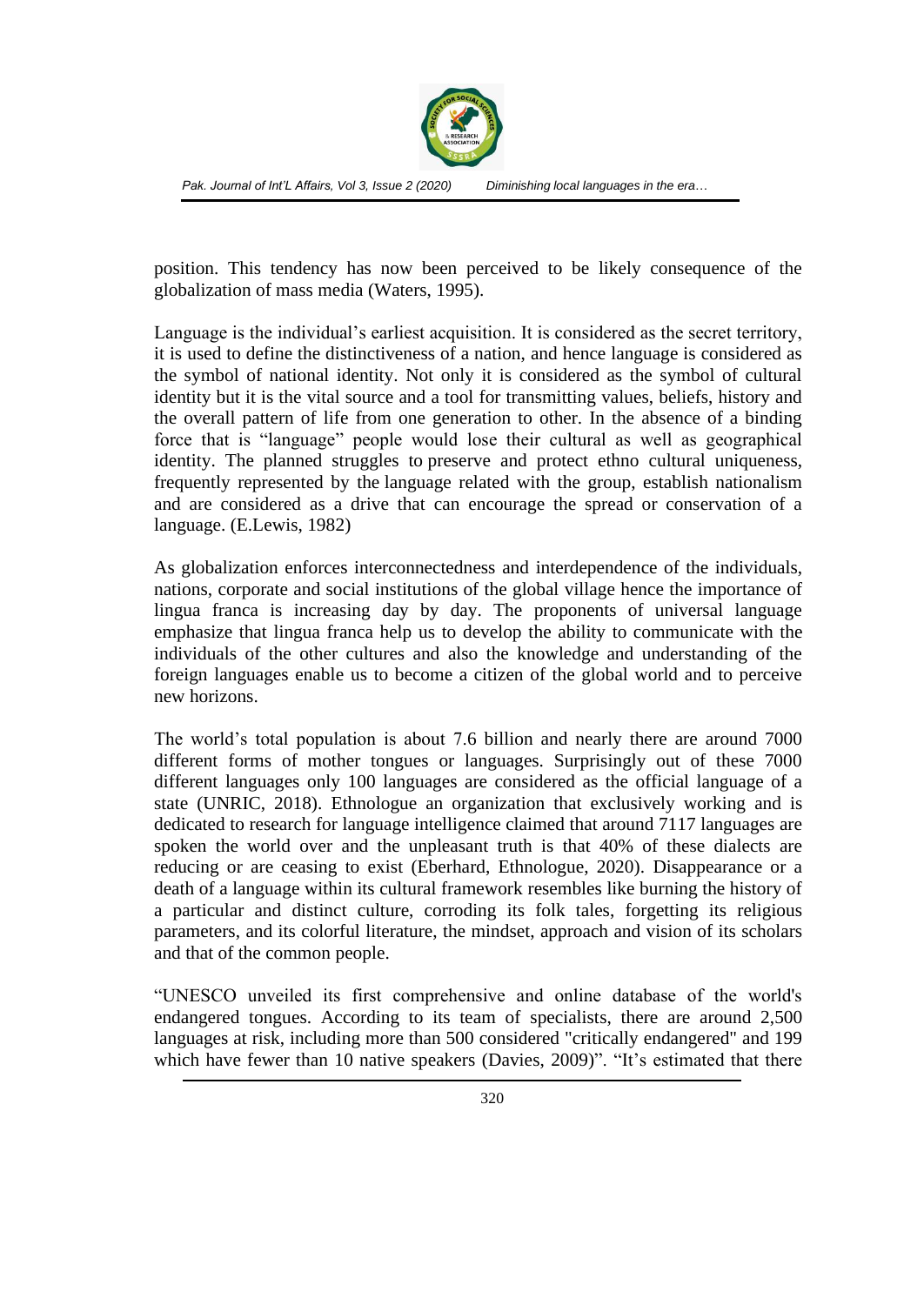

were approximately 10,000 languages spoken only a couple of hundred years ago" (Ettlinger, 2014). The disappearance of local language means the disappearance of a particular culture and it means the disappearance of a particular nation. Based on the data from Ethnologue, Africa speaks 2,144 languages. The Americas still speak 1,061 languages while Asia still speaks 2,294 languages. The Pacific Islands (including Australia and New Zealand) have 1,313 languages while Europe only speaks 288 (Eberhard, Languages of the World, 2020).

"When a language dies out, part of the world's tapestry of cultural heritage fades out with it. Each language has its own peculiarities and characteristics through which it conveys meanings and connects its speakers to a wider society and a cultural community. Languages are not merely sounds, words and grammatical rules – mother language is part of our identity, heritage and worldview, and as such it is invaluable (Cancilini, 1990)".

It is assumed that around 300 million people from the overall world population that is roughly 5 percent of the overall global inhabitants preserve a strong distinctiveness as adherents of an aboriginal culture, embedded in history and language, emotionally involved by mythos and remembrance to a specific habitation on the planet. Although their population sizes are minor, these cultures have contributed for almost 60 per cent of the world's languages and jointly symbolize over half of the scholarly inheritance of humanity. All over human history, almost of ten thousand languages existed. At present, almost six thousand still vocalized, completely half are not being taught to children, that means, they are now dead, and simply three hundred are vocalized by further a million people. Linguists considered that around 600 languages are established and secure. But no one knows that by the next century, probably this number may be intensely condensed (Davis, 2001).

This is the brutal reality and the center need of the financial improvement of a capitalist society to have a solitary and worthy language. The overall financial network, complicated, integrated yet effective software networks, MNC's, TNC's, NGO's all require a general or a globalized language. Joseph Nye's concept of 'Soft Power' can absolutely clarify the impact and requirement of homogenous culture in context of cultural imperialism and language dominancy.

This is the harsh reality and the core need of the economic development of a capitalist society to have a single and acceptable language. The financial framework, highly complicated yet effective software, multinational companies. NGO's and the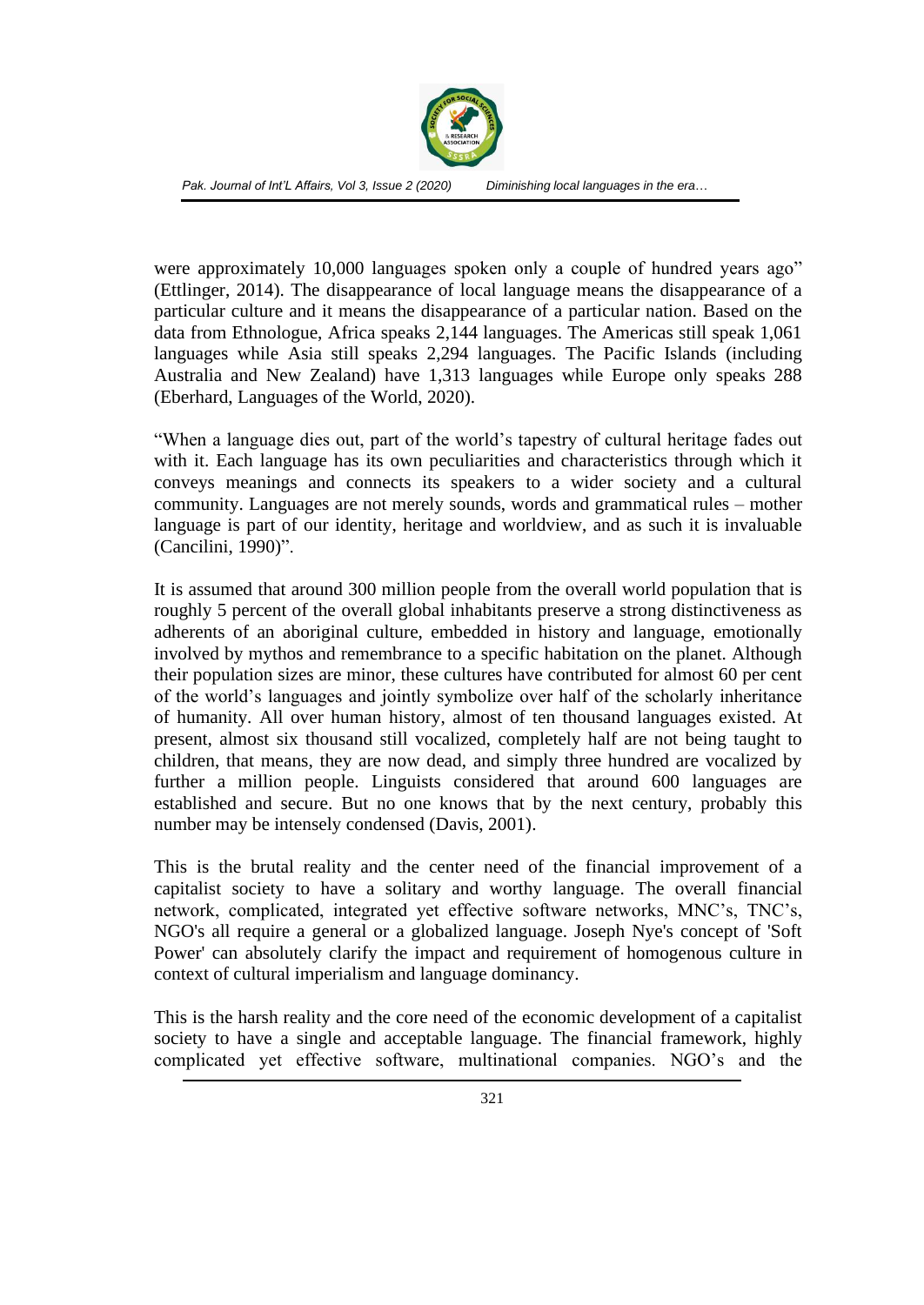

globalized communication network all require a universal or a globalized language. Joseph Nye's idea of 'Soft Power' can certainly elucidate the answer of language imperialism. Consequently, we can claim globalized language may be destructing or diminishing or threatening the local languages of the developing and under developed nations.

Vast number of languages are being replaced by the other most commonly used languages of the region such as English in the U.S. or Spanish in Mexico (Woodbury, Linguistic society of America, n.d.). It is immensely important to preserve these endangered languages otherwise by the next century these endangered languages will be extinct as soon as their last speaker will die as because of the way toward the homogenous world the new generation is not taking interest in learning these languages.

Absolute extermination or genocide is one reason of language disappearance. When European raiders eliminated the Tasmanians in the early 19th century, an unidentified amount of dialects disappeared. It is a fact that languages vanished when a community finds itself under pressure to assimilate with a larger or more dominant group (Blench, 2008). Usually people acquire the foreigners' language when they perceive it is beneficial; this is what happened in Greenland, a terrain of Denmark, where Kalaallisut is spoken along with Danish. However the community is under pressure to abandon its mother tongue and even its ethnic and cultural individuality. Another example is of the situation for younger speakers of Native American languages, they were penalized for communicating their innate lingos at boarding schools (Rajeev, 2018).

Formerly strong lingo dies for the reason that its speaker transfer loyalty and adherence to that of a strong, more acceptable, more fashionable, more influential grouping of people. Unsurprisingly, there are two culturally rich countries where the danger is maximum are India and Brazil, which are experiencing speedy trade and industry transformations. "[These trends] often bring about the loss of traditional ways of life and a strong pressure to speak a dominant language that is - or is perceived to be necessary for full civic participation and economic advancement," (UNESCO, 2017)

In a globalized world the importance of English language cannot be undermined. It is considered as the corporate language of the world it is also the second most spoken language of the world. "English has run rampant across the globe… people want to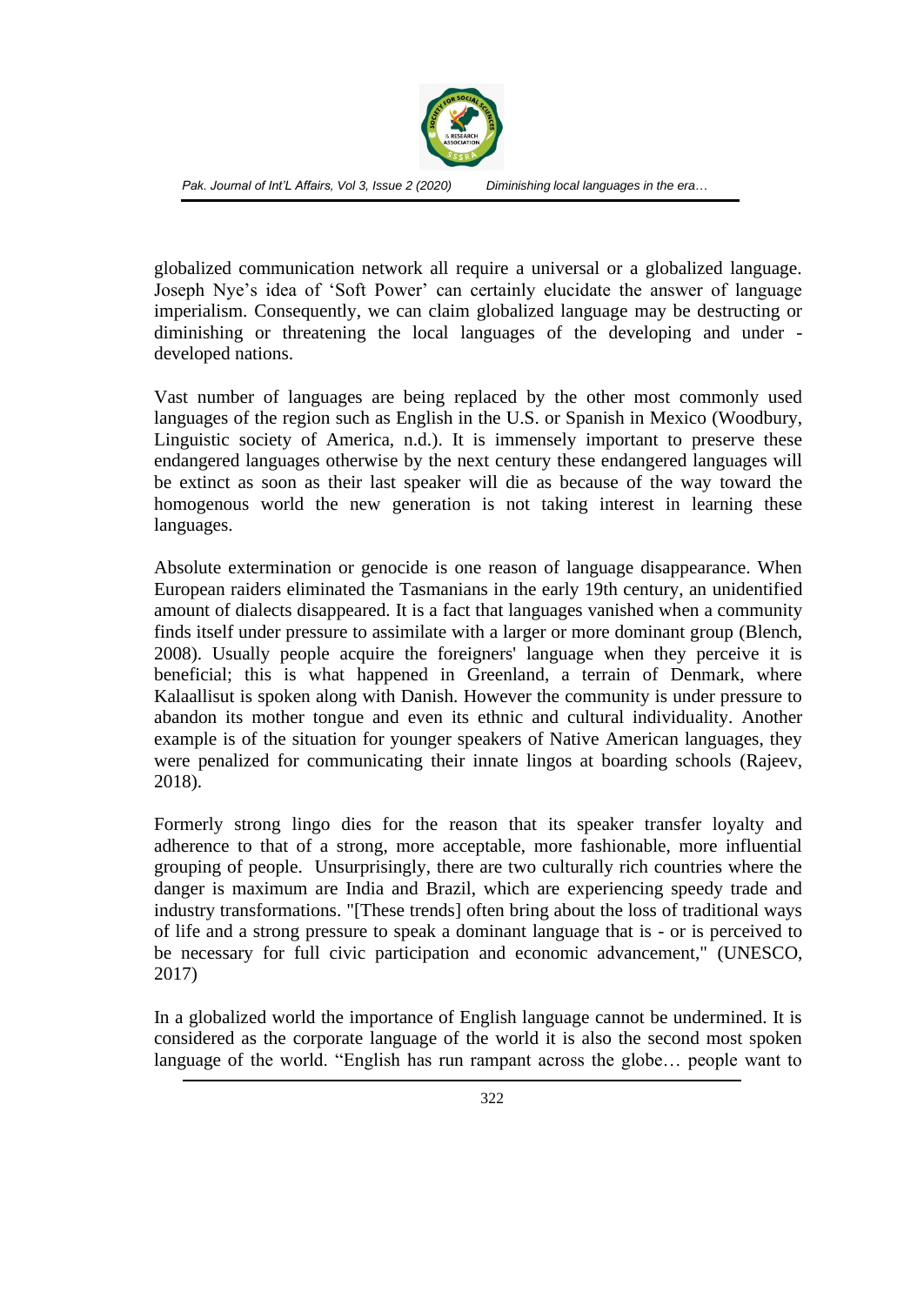

speak English, because it is the language of advertising, blockbuster movies, and pop music, as well as a vital tool for success. (Dubrow, 2002)"

People all across the world prefer to use the words of English language so that they would be able to acquire good positions in corporate circle. The over exposure and dominance of English language has some negative effects as well as it is disassociating people from their own native languages. The use of English language or any other global language at the cost of local languages threatens smaller ones.

### **Impact of Cultural Globalization on Local Languages**

According to Cambridge dictionary language is "an organization of [communication](https://dictionary.cambridge.org/dictionary/english/communication) consisting of [sounds,](https://dictionary.cambridge.org/dictionary/english/sound) words, and [grammar,](https://dictionary.cambridge.org/dictionary/english/grammar) or the [system](https://dictionary.cambridge.org/dictionary/english/system) of [communication](https://dictionary.cambridge.org/dictionary/english/communication) used by [people](https://dictionary.cambridge.org/dictionary/english/people) in a [particular](https://dictionary.cambridge.org/dictionary/english/particular) [country](https://dictionary.cambridge.org/dictionary/english/country) or [type](https://dictionary.cambridge.org/dictionary/english/type) of [work](https://dictionary.cambridge.org/dictionary/english/work) (Press, n.d.)". Therefore we can say that the demise or loss of a language is the demise of a particular era, loss of a particular segment of history, death of a culture, the ethical vanishing of a country, subsequently the constant battle for the restoration, engendering, and move of UNESCO (UNESCO, 2017) admitted that: "Languages are threatened by external forces, such as military, economic, religious, cultural or educational suppression or by internal forces, such as community's negative attitude towards its own language".

Cultural globalization in the form of a massive wave of Western languages are actually minimizing the importance of the local languages of developing nations. We can say that the expansion in globalization implies the loss of mother dialects. People find them at ease to carry out business activities and correspondence with the more flourishing or Western languages, not of their own culture, because of this reason the local languages are dying out.

### **Endangered Languages of Pakistan**

Pakistan is a culturally rich and diversified country. Ours is a multilingual country with six major and seventy two minor or local languages (Rehman, Language & Childern's Education In Pakistan., 2010) whereas as per ethnologue (Manan , David, & Dumanig , 2015) there are 77 local languages

In Pakistan the government and speakers of local languages are not at all interested to promote the native languages to their next generation. Since inception, the dominant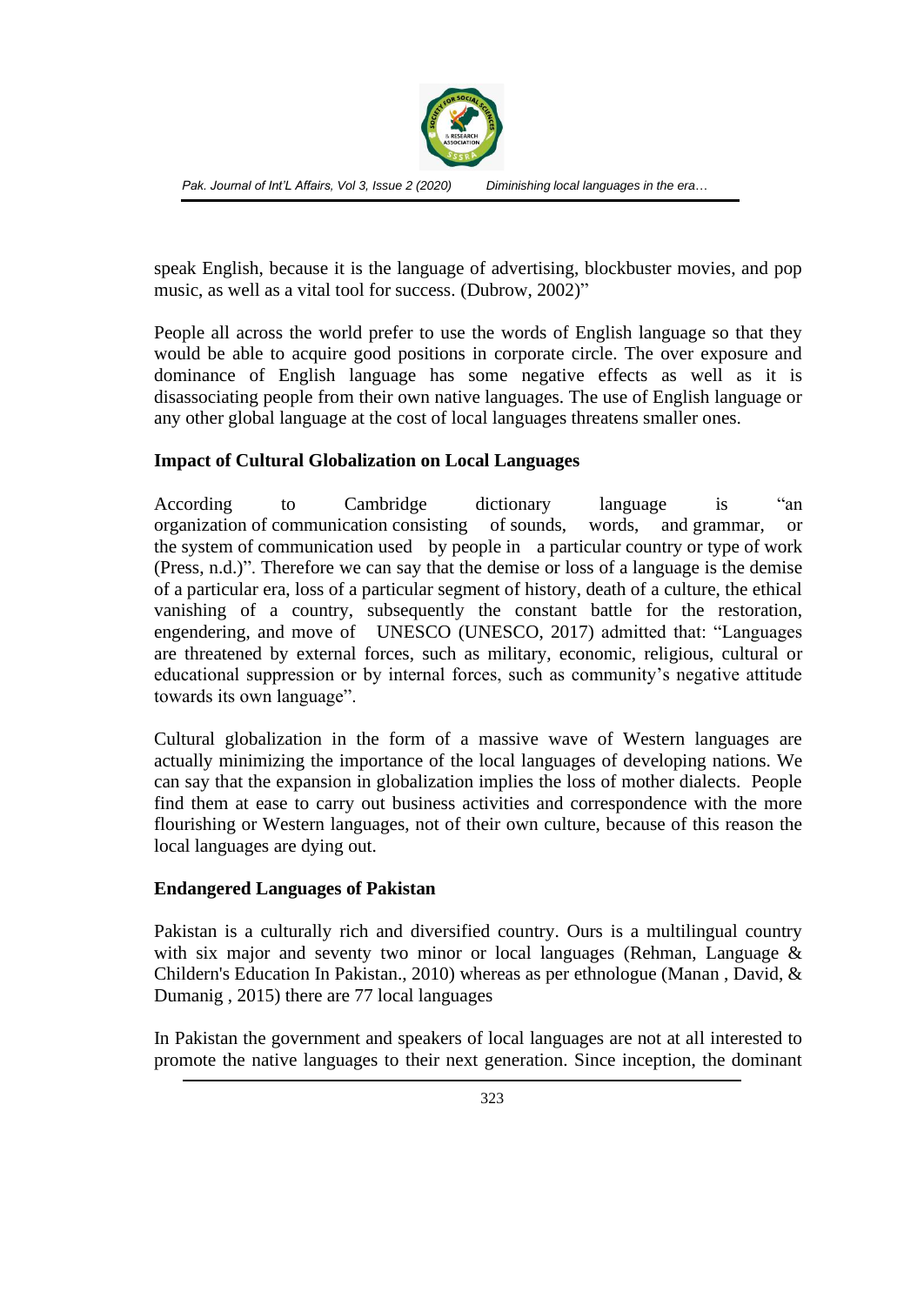

ethnic groups have been trying to suppress the other recessive or partially small groups through economic supremacy, education policies and cultural dominancy. Urdu is officially the National language even though it is the mother tongue of only 7.57% of the urban population and can be termed as the local lingua franca whereas English is the official language. It is unfortunate that this multilingual country's official language is the one that has been adopted from its 'Colonial Masters'. It is commonly used by those powerful and influential people who are actually controlling the system of the government, judiciary, armed forces, education, media, etc. English has become a status symbol or a brand of upper class families. It is a symbol of sophistication and power. Due to the influence of Capitalism, English is already being considered as the de facto lingua franca or global language. An estimated 85% of International Organizations use English as their Business Language (Barančicová & Zerzová, , 2015).We cannot deny the importance of English, but not at the cost of other languages. Local traditions have the power to allure, fascinate and mesmerize other cultures.

#### **Aer**

Is a language of a rural area of Sindh, Some people of Aer descent are reported to be living in the Nawabshah area in Sindh, but their culture is different. Aer is spoken by only a couple of hundred people and hence is a 'threatened' language. It is a language verbally expressed in the rustic zones of Sindh, quite Hyderabad, Kot Ghulam Muhammad and Kunri. A few people of Aer drop are accounted for to be living in the Nawabshah region in Sindh, however their way of life is unique. Aer is spoken by just two or three hundred individuals and consequently is a 'compromised' language.

To sum up well into one thing that Aer is the language that has the taste of three different dialects i.e, Indo-Iranian dialect, Indo-Aryan dialects, Indo European dialects. (Product, n.d.) Globalization of cultures and lingua franca can be considered as the most important factor behind the extinction of language. Political and economic factors also play a role in the downfall of Aer language. These two factors have worked together. As English became the ladder or route way to success, it became important for everyone to learn English to compete for jobs and other needs. And as Urdu became a national language it was important for the people to know Urdu language as well. With these changes, people stopped learning and using and promoting Aer language and that is exactly from where the downfall of the language came.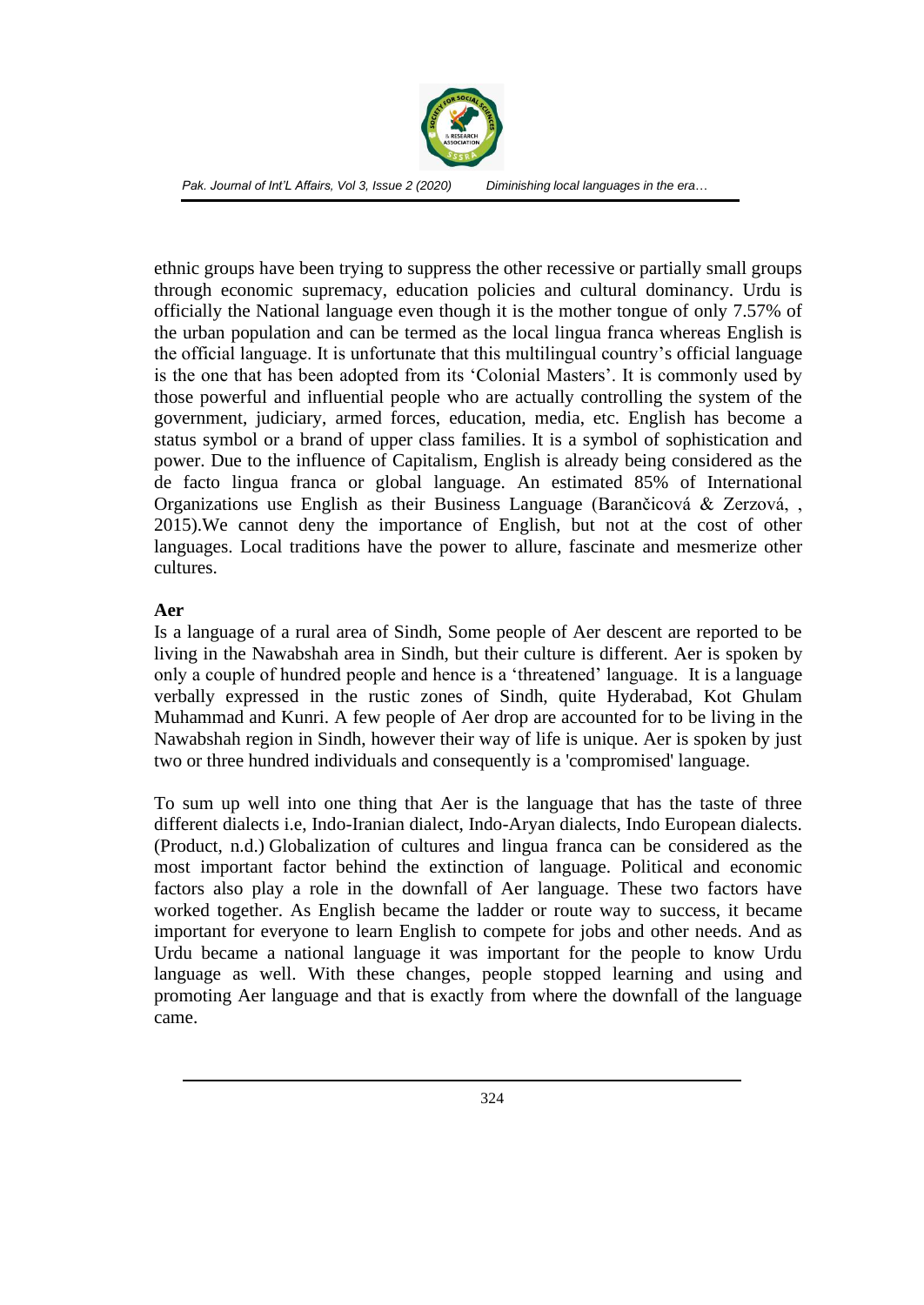

Aer had been rich in its own times when people of Sindh used to communicate in this language. But with time and globalization, people forgot the usage or limited their attempts at speaking the Aer language. From there, the downfall of Aer language came and from there it reached the list of all those endangered languages that are on their brink of losing their identities. As per etymologists, an undermined or imperiled language is one whose speakers cease to exist or move to different dialects and the language is at risk for dropping out of utilization. Some Aer words propose conceivable chronicled association with Rajasthani dialects, Gujarati and Kuchchi, as well. (Parekh, Some endangered Pakistani languages, 2018)

#### **Badeshi**

Badeshi is an Indo-Iranian language of the Chail Valley. Only few hundred native speakers of this language are alive. Therefore it is considered as the endangered language of Pakistan. (Rehman, 2008).It is a 'dormant' language. A language that has very little capable speakers and is used for narrow purposes is known as dormant language. This language is spoken in upper Swat, as in Tret and Bishigram in Khyber Pakhtunkhwa.It is also spoken in areas near Mansehra and Alai. Some residents claim their families had migrated from Badakhshan in Afghanistan and that is why the language is also called Badakhshi. (Desk, 1st March 2018)

Agreeing with Parekh, Ahmed said: "The survival of small languages has a direct connection with the economy. When a Torwali- or Badeshi-speaking youth has to be fluent in English or Urdu, or at least in a dominant regional language for education and employment, their attention for their mother tongue will automatically reduce (Parekh, Some endangered Pakistani languages, 2018)."

### **Burushaski**

Burushaski is an isolated language completely different spoken in Hunza, Nagar districts and Ghizer district in the Yasin Valley in Gilgit-Baltistan. It is unrelated to any of its neighboring languages that is Dardic and Iranian languages. A German Professor named, Berger conducted a thorough and insightful investigation on the language in the late 1950s and 1960s.

Based on his own investigation, he also compiled a book on Burushaski grammar in 1974. He conducted broad research on the Yasin accent and Gilgit-Hunza accent of this language. Other scholars also conducted and published their research on this language so there are dozens of books available on Burushaski's grammar, vocabulary, phonetics and semantics. In spite of all this research and investigation, the nature and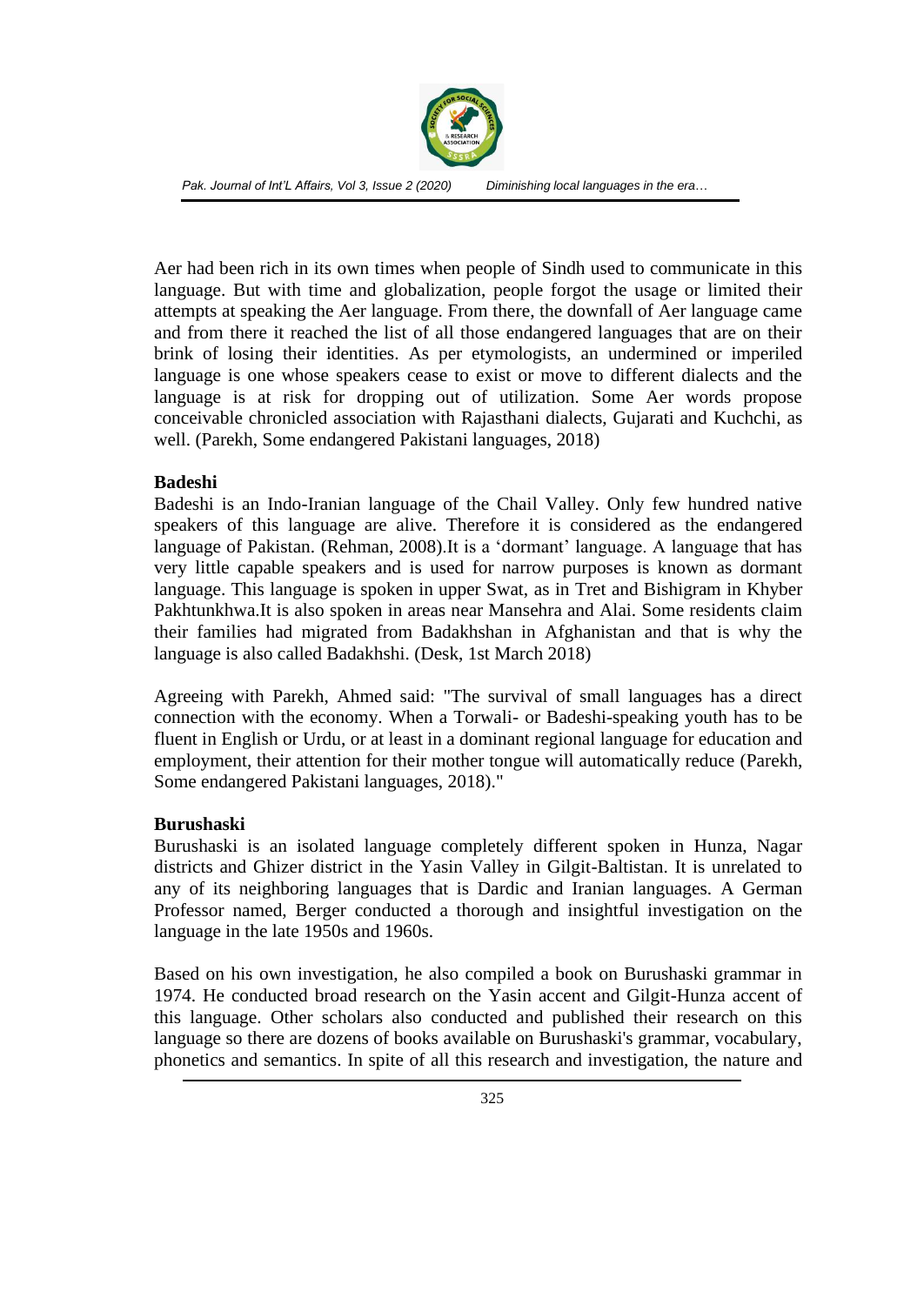

foundation of Burushaski language remains unidentified as it has disregarded all categorizations and linguists still consider it an unclassified language (Parekh, Burushaski is a strange language, 2010).

#### **Chilisso , Dameli**

Chilisso, a Dardic script that is now moribund. It is spoken in dispersed villages on the right bank of the Indus River among the majority Shina-speaking community on the eastern side of Khyber Pakhtunkhwa districts of Kohistan. (Mock, n.d.). Dameli is also a Dardic language spoken in Damel Valley, situated in southern Chitral, between Drosh and Arandu, around 20 km south of Drosh (Mock, n.d.).

#### **Bhaya**

It is another endangered language as only seven hundred speakers of this language are alive. It is spoken in Sindh, especially in and around Hyderabad, Mirpurkhas, Kot Ghulam Muhammad and Khipro. Bhaya is also the branch of an Indo-European, Indo-Iranian, Indo-Aryan language and has verbal connections with Marvari and Malvi. (ELP, n.d.).

#### **Domaaki**

Domaaki is another moribund language of Hunza. Although the speakers of this language are settled in Mominabad (erstwhile Bayrishal) village in Hunza however it was originated from Gilgit-Baltistan region of Pakistan.

Domaaki people were attached mainly with two professions for centuries they were mainly musicians and blacksmith. That is why even today the musicians in Punjab are usually called "dom" or "doom". Politically, there were isolated and there was an absolute detachment amongst the customary power structure and the Domaaki speaker. Because of this reason the Mir of Hunza banned them from communicating in the Brushashki language. Doms are usually not permitted to marry outside their casts. The disappearing of Domaaki language throughout the alteration of society from tradition to modernity displays the mismanagement of the society of Gilgit-Baltistan to handle the challenges of globalization.

The number of Domaaki speakers are drastically reducing. In 1990, only 500 speakers were alive. Now it is assumed that only few people of older generation can understand this language but they are not transferring this language to their new generations as they don't speak their language with their new generation. With the death of the old group Domaaki will also be buried into the dust. (Dad, 2011)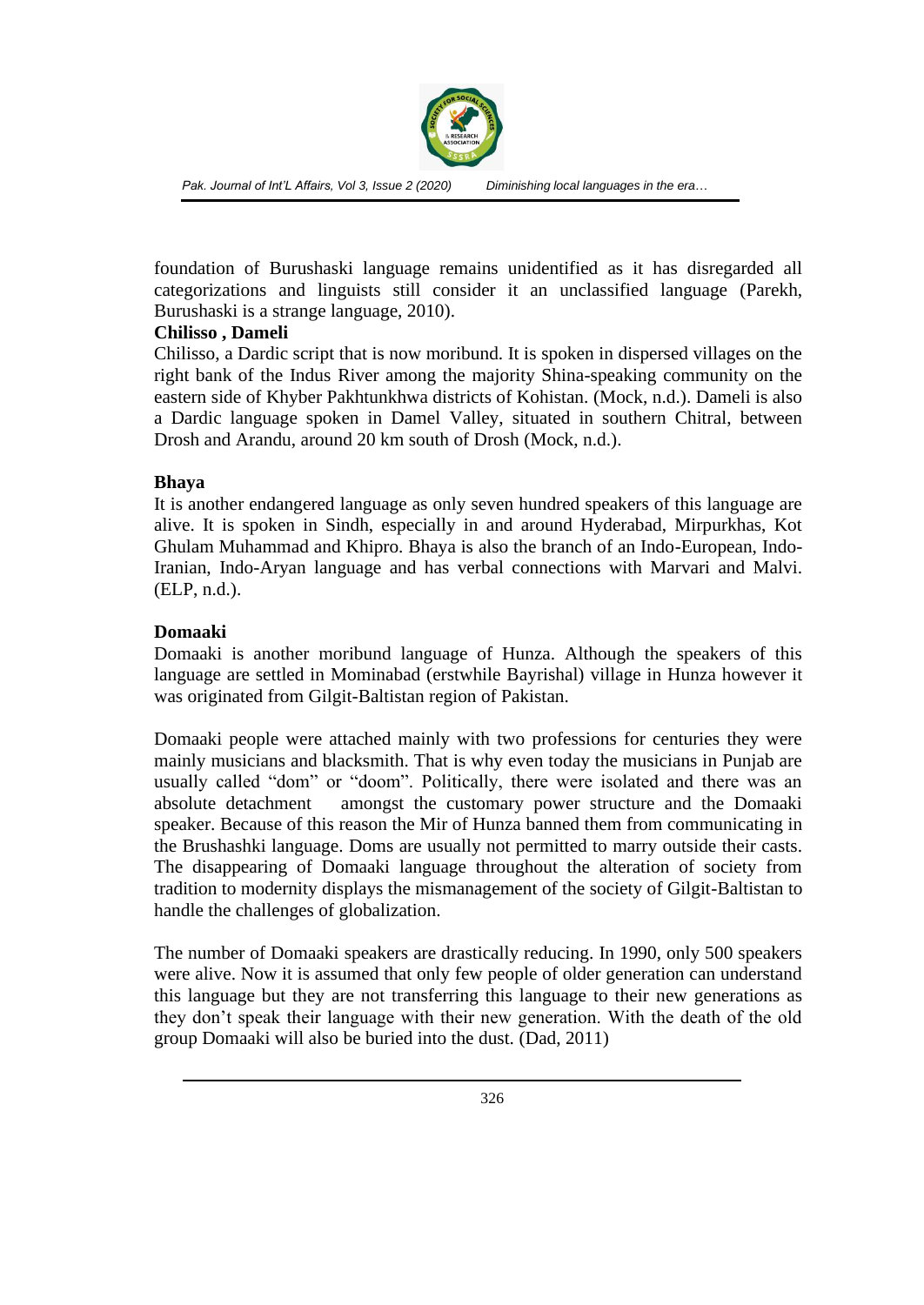

#### **Gawri**

This is northern language of Pakistan which is also called kalami. This is one of the many Kohistani nearly dying languages of Pakistan which are extinct by dominant language of that area that is Pashto. According to many linguistic description Gawri language was arrive in 18century. Many languages like Gawri, Torwani and Indus Kohistani are still around their natives still used to spoke these languages, but the number of their natives decrease by time so, we can't say these languages are entirely out of danger. George Grierson, the editor of the linguistic survey of India was notice in his days, two sizeable villages almost complete shifted from Gawri to Pashto. So, that people about the age 30 to 40 years are still speak Gawri but the younger generation are not. Around 100,000 people in northern area of Pakistan spoken this language.

The people of Gawri language used to cultivate potato in past some thirty or forty years ago, potato was introduced as a cash crop and adopted by almost all farmers. One can see a few other cash crops as well, such as turnip and cabbage. By the time due to increase in population they forced to look for other crops too and moves Islamabad , Lahore , Karachi for this purpose they learn other language and when they seek no benefit in spoken of their native language they stop speaking in their native language.

In the past people were not educated, but now a days these people start education which increase their productivity but the drawback is the downfall of their native language because in school and other educational institutes prohibited to talk in their native language and forced to learn Urdu and English which is our official and national languages so, they focused on them, as a result student forget their native language intentionally. (Sagar, 2018)

### **Kalasha**

A Dardic language. The Kalasha are concentrated in several small valleys on the west side of the Chitral River south of Chitral town: in the Rumbur, Bumboret, Birir and Urstun within Valleys of district Chitral in Khyber Pakhtunkhwa. There are only 5000 number of speakers left. (unesco.org, n.d.)

### **Yidghaa**

Another endangered language of Chitral with only 6000 speakers it is assumed that due to the lack of interest of the native speaker in their mother tongue this language will cease to exist in nearly 10 years. (Decker, 1998).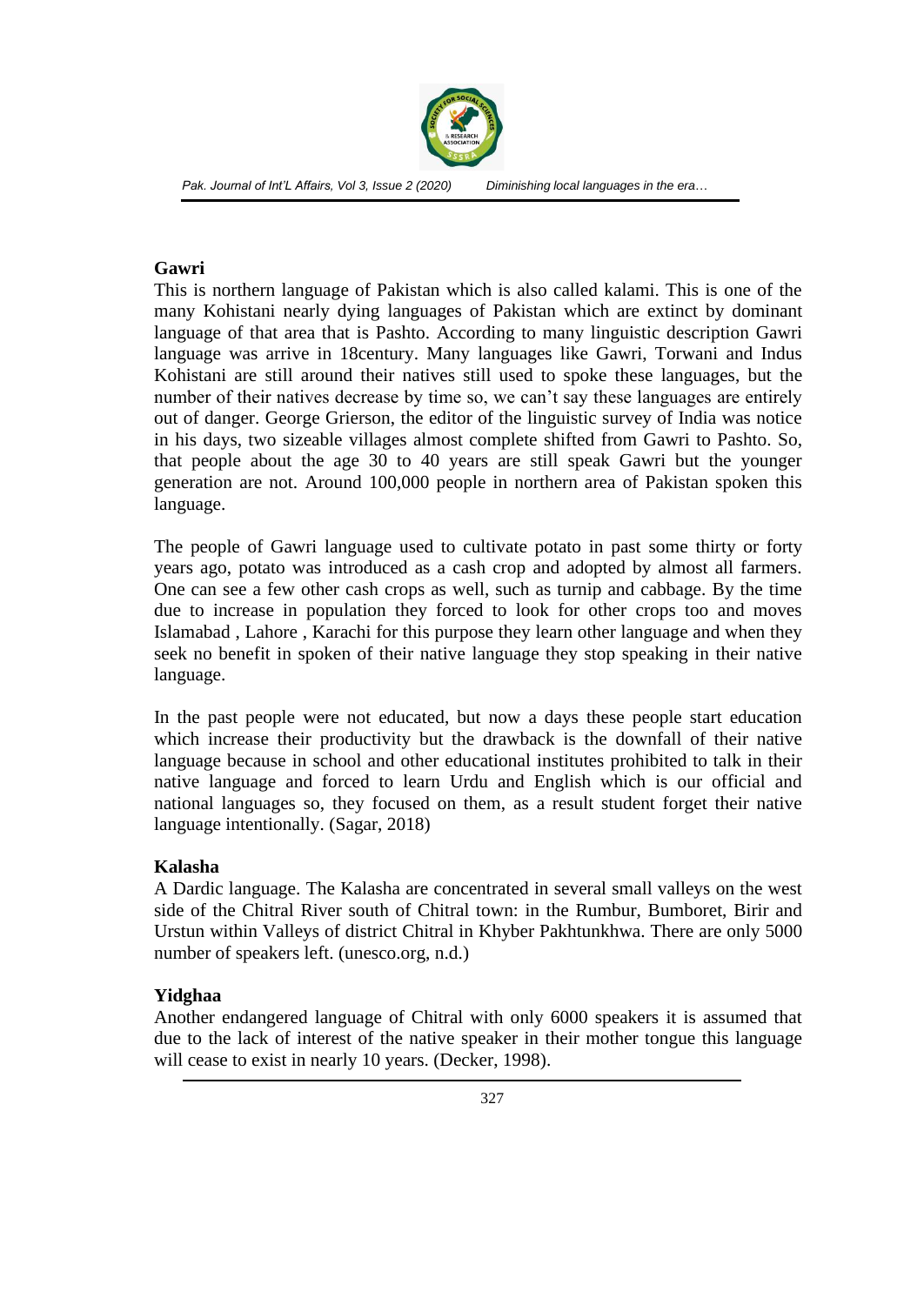

#### **Impact of globalization on National languages of Pakistan**

M V Nadkarni (1984) identifies three functions: 1) the routine or daily communication among the people of the same ethnic group or communication with in-group 2) interaction and verbal communication to perform commercial or other societal activities with people of the out-group and 3) highly professional and up to date transfer of information by using corporate language.

Logically speaking we can conclude that in Pakistan the language of the people of the small or different ethnic or linguistic group satisfies the primary role, Urdu the second one; and English undoubtedly is the communication tool to perform the third function.

| Administrative<br>Unit |       | Urdu  | Punjabi | Sindhi | Pushto | Balochi | Saraiki | (in percent)<br>Others |
|------------------------|-------|-------|---------|--------|--------|---------|---------|------------------------|
| Pakistan               |       | 7.57  | 44.15   | 14.1   | 15.42  | 3.57    | 10.53   | 4.66                   |
|                        | Rural | 1.48  | 42.51   | 16.46  | 18.06  | 3.99    | 12.97   | 4.53                   |
|                        | Urban | 20.22 | 47.56   | 9.20   | 9.94   | 2.69    | 5.46    | 4.93                   |
| Khyber Pakhtunkhwa     |       | 0.78  | 0.97    | 0.04   | 73.9   | 0.01    | 3.86    | 20.43                  |
|                        | Rural | 0.24  | 0.24    | 0.02   | 73.98  | 0.01    | 3.99    | 21.52                  |
|                        | Urban | 3.47  | 4.58    | 0.11   | 73.55  | 0.03    | 3.15    | 15.11                  |
| <b>FATA</b>            |       | 0.18  | 0.23    | 0.01   | 99.1   | 0.04    | ٠       | 0.45                   |
|                        | Rural | 0.18  | 0.18    | 0.01   | 99.15  | 0.04    | ٠       | 0.43                   |
|                        | Urban | 0.18  | 1.85    | ٠      | 97.00  | ٠       |         | 0.96                   |
| Punjab                 |       | 4.51  | 75.23   | 0.13   | 1.16   | 0.66    | 17.36   | 0.95                   |
|                        | Rural | 1.99  | 73.63   | 0.15   | 0.87   | 0.90    | 21.44   | 1.02                   |
|                        | Urban | 10.05 | 78.75   | 0.09   | 1.81   | 0.14    | 8.38    | 0.78                   |
| Sindh                  |       | 21.05 | 6.99    | 59.73  | 4.19   | 2.11    | 1.00    | 4.93                   |
|                        | Rural | 1.62  | 2.68    | 92.02  | 0.61   | 1.50    | 0.32    | 1.25                   |
|                        | Urban | 41.48 | 11.52   | 25.79  | 7.96   | 2.74    | 1.71    | 8.80                   |
| <b>Balochistan</b>     |       | 0.97  | 2.52    | 5.58   | 29.64  | 54.76   | 2.42    | 4.11                   |
|                        | Rural | 0.21  | 0.43    | 5.27   | 32.16  | 57.55   | 1.87    | 2.51                   |
|                        | Urban | 3.42  | 9.16    | 6.57   | 21.61  | 45.84   | 4.16    | 9.24                   |
| Islamabad              |       | 10.11 | 71.66   | 0.56   | 9.52   | 0.06    | 1.11    | 6.98                   |
|                        | Rural | 2.33  | 83.74   | 0.08   | 7.62   | 0.02    | 0.3     | 5.91                   |
|                        | Urban | 14.18 | 65.36   | 0.81   | 10.51  | 0.08    | 1.53    | 7.53                   |

#### POPULATION BY MOTHER TONGUE

 $\sigma_{\rm{max}}$  and  $\sigma_{\rm{max}}$ 

 $^\mathrm{a}$  -Refers to a very small proportion.

Source : (Statistics, POPULATION BY MOTHER TONGUE, 21-02-2020)

It is a common traditional practice in several countries that people, on a routine basis, speak several languages. They prefer to speak their mother tongue at home, national language in social gatherings, an official language at workplace, and a different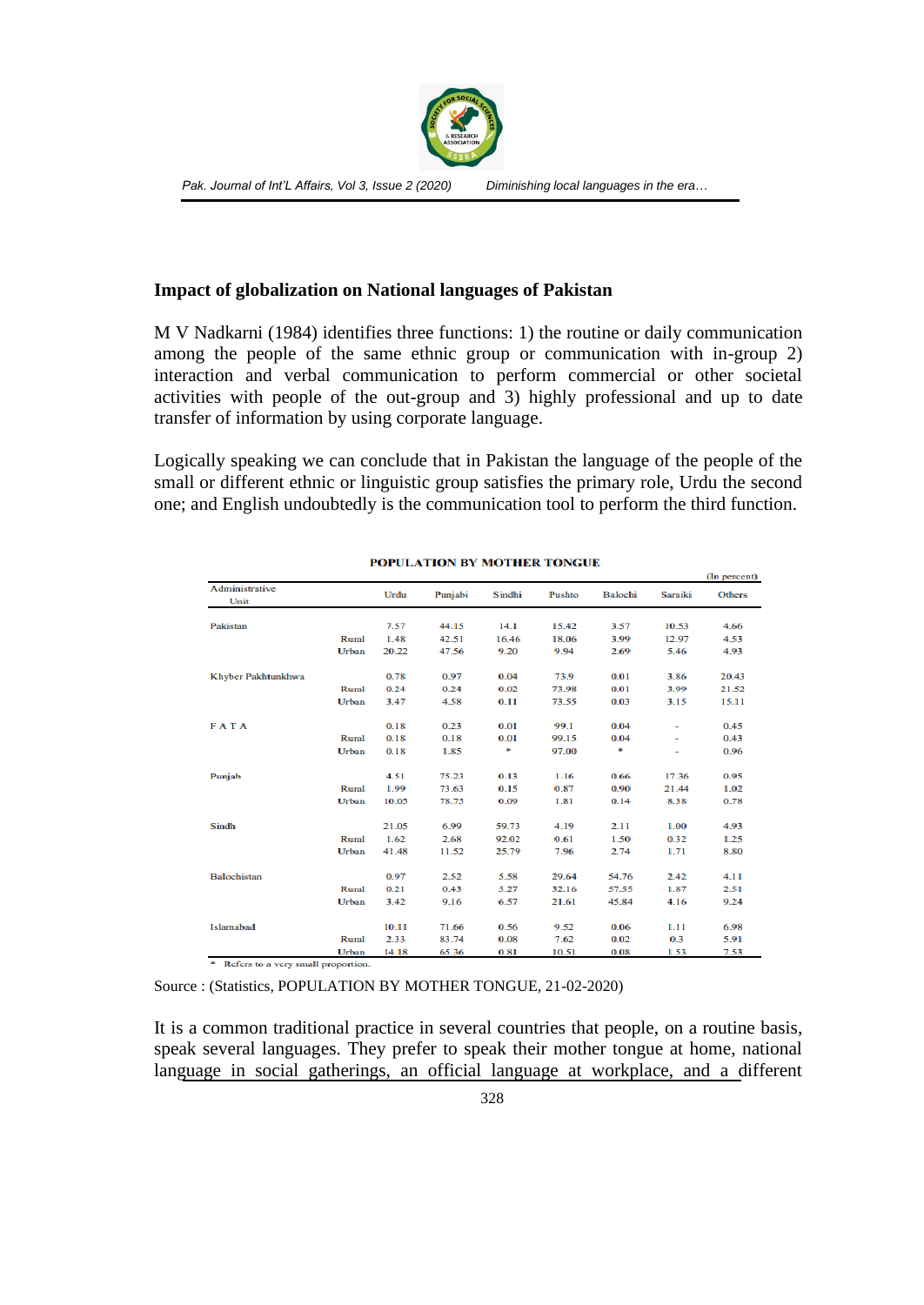

language for religious purposes. But here in Pakistan, the speakers of local languages are not inclined to transfer the language legacy to their next generation. Not only local languages are being treated like this but also the national languages like Urdu, Punjabi, Sindhi and Pashto are facing discriminatory behavior from their own native speakers. Now majority of the urban population is willing to admit their children in English medium schools, they like their children to watch English movies and read English novels and listen English songs. Young generation are also showing their inclination to learn other foreign languages like French, Chinese and German but the trend towards reading, listening and speaking national languages is declining as it is evident with the collected data.

#### **Education and Media**

Quite amazingly, we have even failed to provide entertainment to the people in their native language, from Pakistani cinemas Hollywood movies are earning huge amounts. Foreign film Industry is playing a prominent role in creating huge impact and invading the minds of the common people, one of the greatest examples of this invasion is Hollywood Film Industry, which produces a variety of films throughout the year. Top 5 opening films at the Pakistani box office are:

1.Avengers Endgame: 4.5 crore 2.Sultan: 3.4 crore 3.Fast 8: 3.23 crore 4.Sanju: 3.2 crore 5.Jawani Phir Nahi Ani 2: 2.9 crore

Source: Khawar, Z. (2019, April 27). *Galaxy lollywood*. Retrieved Aug 17, 2020, from http://galaxylollywood.com/2019/04/27/box-office-avengers-endgame-shattersrecords-in-pakistan/

We conducted an interview with Mr. Rashid Khawaja a prominent media professional, drama and film producer and also the CEO of Entertainment Pk informed us that the apparent figures of the box office hits do not reflect the overall picture of the film industry as there is a grey channel through which people are watching Hollywood and Bollywood movies. Hence the viewer ship is far more than this.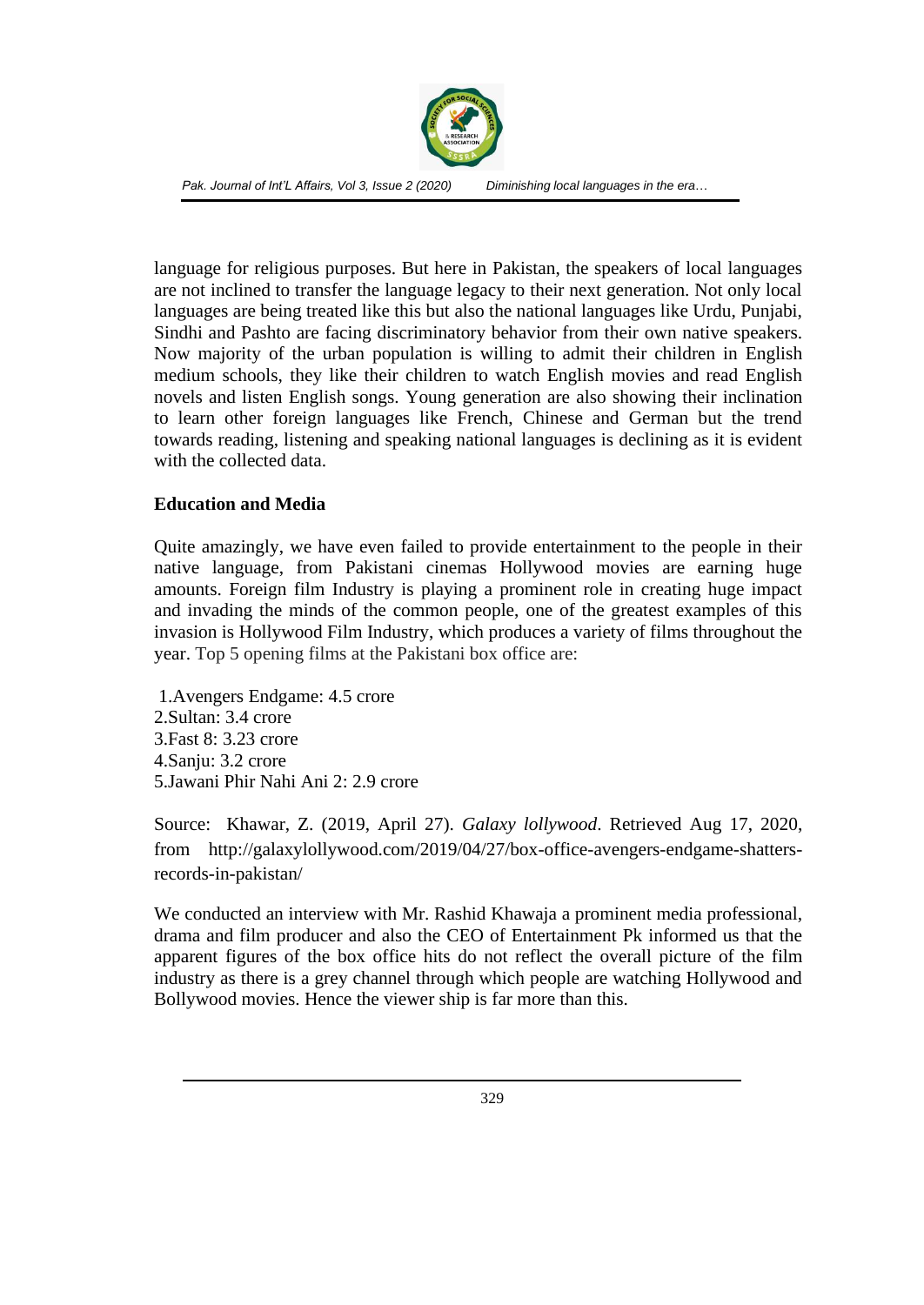

| Year | Number of films released                      |      |                          |                |        |                          |  |  |
|------|-----------------------------------------------|------|--------------------------|----------------|--------|--------------------------|--|--|
|      | <b>Total</b>                                  | Urdu | Sindhi                   | Punjabi        | Pushto | Sariaki/ Gujrati         |  |  |
|      |                                               |      |                          |                |        |                          |  |  |
| 2008 | 35                                            | 7    |                          | 12             | 16     | --                       |  |  |
| 2009 | 23                                            | 5    |                          | 9              | 9      | --                       |  |  |
|      |                                               |      |                          |                |        |                          |  |  |
| 2010 | 18                                            | 3    |                          | 7              | 8      | ÷                        |  |  |
| 2011 | 24                                            | 6    |                          | 4              | 12     | 2                        |  |  |
|      |                                               |      |                          |                |        |                          |  |  |
| 2012 | 22                                            | Ξ.   |                          | 6              | 16     | $\ddot{\phantom{a}}$     |  |  |
| 2013 | 31                                            | 8    |                          | 5              | 18     | ÷                        |  |  |
|      |                                               |      |                          |                |        |                          |  |  |
| 2014 | 42                                            | 15   | 3                        | 8              | 14     | 2                        |  |  |
| 2015 | 51                                            | 22   | 3                        | 8              | 14     | 4                        |  |  |
| 2016 | 64                                            | 34   | $\overline{\mathbf{2}}$  | 9              | 13     | 6                        |  |  |
|      |                                               |      |                          |                |        |                          |  |  |
| 2017 | 44                                            | 33   | -                        | 3              | 8      | $\overline{\phantom{a}}$ |  |  |
| 2018 | 25                                            | 15   | $\overline{\phantom{a}}$ | $\overline{2}$ | 8      | --                       |  |  |
|      | Source: Pakistan Film Producer's Association. |      |                          |                |        |                          |  |  |

#### Films Released in the Country by Language 76.00

Source: (Statistics, Films Released in the Country by Language, 2020)

The interactive languages of the heterogeneous groups have their own charismatic attraction, but due to the influence of Globalization, these languages are slowly and gradually becoming extinct. The minor and local indigenous languages are not being promoted in any forum. All mainstream domains like education, media, films, business or government offices promote English language in their routine business. None of the local languages are being taught at School level except for Sindhi and up to some extent Pashto. Although UNESCO recommended its member countries to provide at least private education in the mother tongue despite knowing the fact our governments have not shown any interest and have not taken any steps in this regard.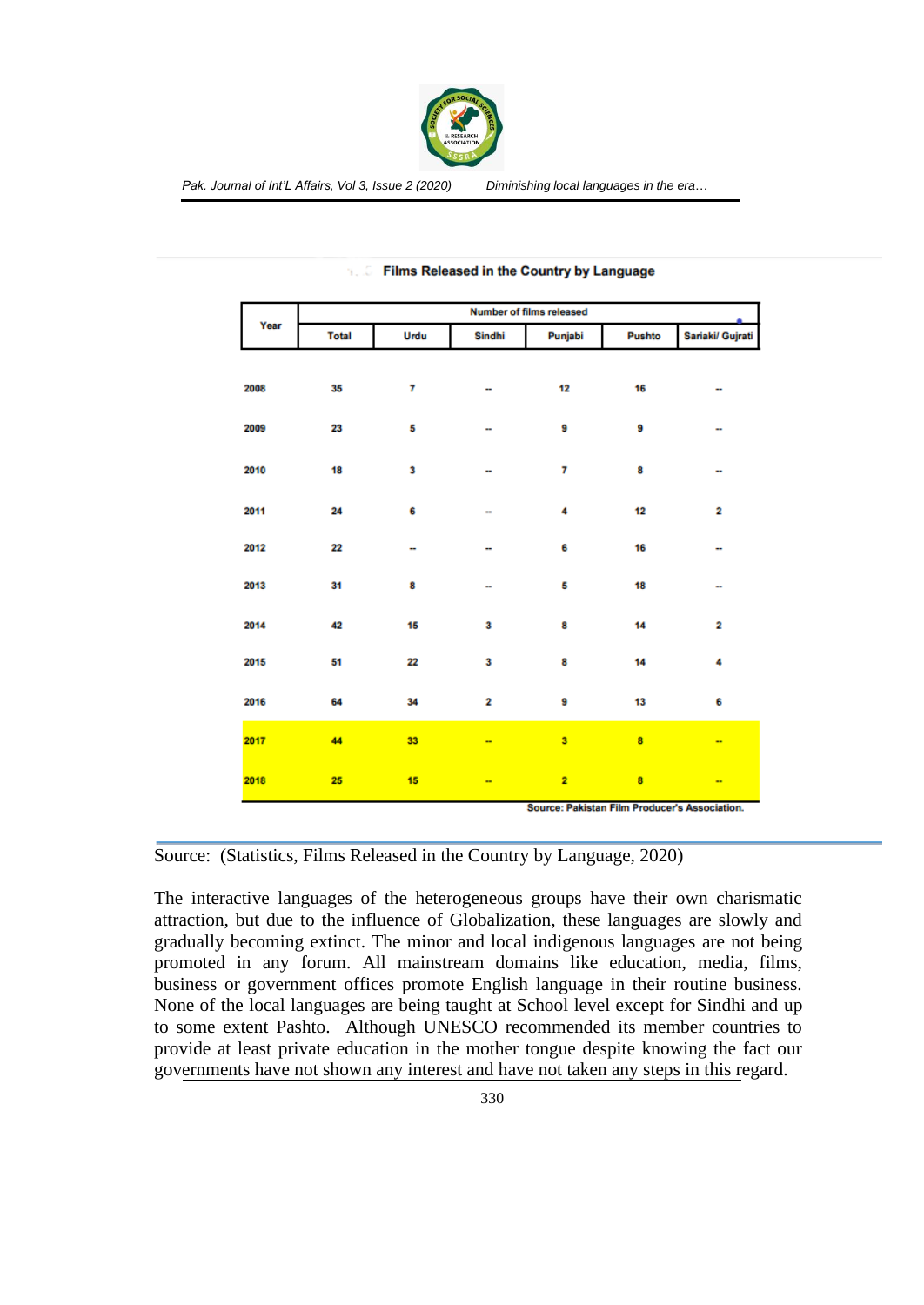

"…if you speak to a child in a language he doesn't understand, the language the parents don't speak, the community does not communicate in, a language the teachers sometimes even have serious challenges in, you set the whole learning process back. Don't worry that somebody's child is speaking English before yours that is not what matters. What matters is that the child is taught in a language the child knows… there is nothing wrong with our languages. There's everything good in them" (Arku, 2014). The following table of registered periodicals and newspapers by language clearly indicates that a certain class and capitalists are trying to popularize English not only as official language but we are providing education to our future generation in the foreign language that is not understandable for them.

| 19.2 Newspapers and Periodicals by Language and Province<br>(Numbers) |            |                                |                                              |                                                     |                                |  |  |  |
|-----------------------------------------------------------------------|------------|--------------------------------|----------------------------------------------|-----------------------------------------------------|--------------------------------|--|--|--|
| Language                                                              | 2008       | 2009                           | 2010                                         | 2011                                                | 2012                           |  |  |  |
|                                                                       |            |                                |                                              |                                                     |                                |  |  |  |
| <b>SINDH</b>                                                          |            |                                |                                              |                                                     |                                |  |  |  |
| <b>TOTAL</b>                                                          | 276        | 136                            | 181                                          | 107                                                 | 75                             |  |  |  |
|                                                                       |            |                                |                                              |                                                     |                                |  |  |  |
| <b>Arabic</b>                                                         |            | -                              | 2                                            |                                                     | ٠                              |  |  |  |
| Ballochi<br>Bi-trilingual                                             |            | ÷                              | ۰<br>$\overline{\phantom{a}}$                | -                                                   | $\overline{\phantom{a}}$       |  |  |  |
| English                                                               | -<br>36    | $\overline{\phantom{a}}$<br>15 | 26                                           | 14                                                  | $\overline{\phantom{a}}$<br>14 |  |  |  |
| Guirati                                                               | ۰          | $\overline{\phantom{a}}$       | $\ddot{\phantom{1}}$                         | $\overline{\phantom{a}}$                            | $\sim$                         |  |  |  |
| <b>Pushto</b>                                                         | 2          | ÷                              |                                              | $\overline{\phantom{a}}$                            | $\sim$                         |  |  |  |
| <b>Saraiki</b><br>Sindhi                                              | ۰<br>22    | 16                             | ٠<br>26                                      | 47                                                  | 21                             |  |  |  |
| Urdu                                                                  | 214        | 105                            | 125                                          | 76                                                  | 39                             |  |  |  |
| <b>Others</b>                                                         | ۰          | $\overline{\phantom{a}}$       | $\sim$                                       | $\sim$                                              | $\overline{\phantom{a}}$       |  |  |  |
|                                                                       |            |                                |                                              |                                                     |                                |  |  |  |
| Language                                                              | 2013       | 2014                           | 2015                                         | 2016                                                | 2017                           |  |  |  |
| <b>TOTAL</b>                                                          | 74         | 61                             | 39                                           | 32                                                  | 46                             |  |  |  |
|                                                                       |            |                                |                                              |                                                     |                                |  |  |  |
| <b>Arabic</b>                                                         |            |                                | $\sim$                                       | ٠                                                   |                                |  |  |  |
| English                                                               | 20         | 12                             | G                                            | 7                                                   | s                              |  |  |  |
| Sindhi<br>Urdu                                                        | 17<br>37   | ٠<br>41                        | G<br>27                                      | ٠<br>23                                             | 41<br>30                       |  |  |  |
|                                                                       |            |                                |                                              |                                                     |                                |  |  |  |
| Language                                                              | 2008       | 2009                           | 3010                                         | 2011                                                | 2842                           |  |  |  |
| <b>KHYBER PAKHTUNKHWA</b>                                             |            |                                |                                              |                                                     |                                |  |  |  |
| <b>TOTAL</b>                                                          | 48         | 69                             | 63                                           | 99                                                  | 79                             |  |  |  |
| English                                                               | ś          | 10                             | 10                                           | 44                                                  | ٩S                             |  |  |  |
| Pushto<br>Urdu                                                        | ٠<br>39    | G<br>53                        | s<br>66                                      | s<br>a s                                            | в<br>59                        |  |  |  |
| Language                                                              | 2013       | 2014                           | 2015                                         | 2016                                                | 2017                           |  |  |  |
|                                                                       |            |                                |                                              |                                                     |                                |  |  |  |
| <b>TOTAL</b>                                                          | 63         | 91                             | 104                                          | 109                                                 | 132                            |  |  |  |
| English                                                               | 15         | 15                             | 16                                           | 96                                                  | 21                             |  |  |  |
| <b>Pushto</b>                                                         | в          | а                              | T                                            | 7                                                   | ٠                              |  |  |  |
| Urdu<br>Language                                                      | 65<br>2006 | 73<br>2009                     | a+<br>3010                                   | 86<br>2011                                          | 107<br>2012                    |  |  |  |
|                                                                       |            |                                |                                              |                                                     |                                |  |  |  |
| <b>Balochistan</b>                                                    |            |                                |                                              |                                                     |                                |  |  |  |
| <b>TOTAL</b>                                                          | 453        | 481                            | 482                                          | 365                                                 | 340                            |  |  |  |
| Brahvi                                                                | в          | ٠                              | ۰                                            | ٠                                                   | ٠                              |  |  |  |
| Balochi                                                               | ٠          | 12                             | 悾                                            | 42                                                  | 42                             |  |  |  |
| English                                                               | 22         | 28                             | 26                                           | 20                                                  | 28                             |  |  |  |
| Pushto<br>Urdu                                                        | ٠<br>412   | 12<br>425                      | 42<br>426                                    | 42<br>309                                           | 42<br>294                      |  |  |  |
|                                                                       |            |                                |                                              |                                                     |                                |  |  |  |
| Language                                                              | 2013       | 2014                           | 2015                                         | 2016                                                | 2017                           |  |  |  |
| <b>TOTAL</b>                                                          | 346        | 350                            | 356                                          | 359                                                 | 362                            |  |  |  |
| Brahvi                                                                | ٠          | ٠                              | ٠                                            | ٠                                                   | ٠                              |  |  |  |
| Balochi                                                               | 12         | 12                             | 悾                                            | 42                                                  | 12                             |  |  |  |
| English                                                               | 28         | 28                             | 28                                           | 28                                                  | 28                             |  |  |  |
| Pushto<br>Urdu                                                        | 12<br>290  | 12<br>294                      | 42<br>300                                    | 42<br>303                                           | 42<br>306                      |  |  |  |
|                                                                       |            |                                |                                              |                                                     |                                |  |  |  |
|                                                                       |            |                                | (2) * Punjab Development Statistics, Lahore. | Source: (1) Provincial Public Relation Departments. |                                |  |  |  |
|                                                                       |            |                                |                                              |                                                     |                                |  |  |  |

 Source: STATISTICS, P. B. (2017). *Newspapers and Periodicals by Language and Province .* Islamabad: GOVERNMENT OF PAKISTAN.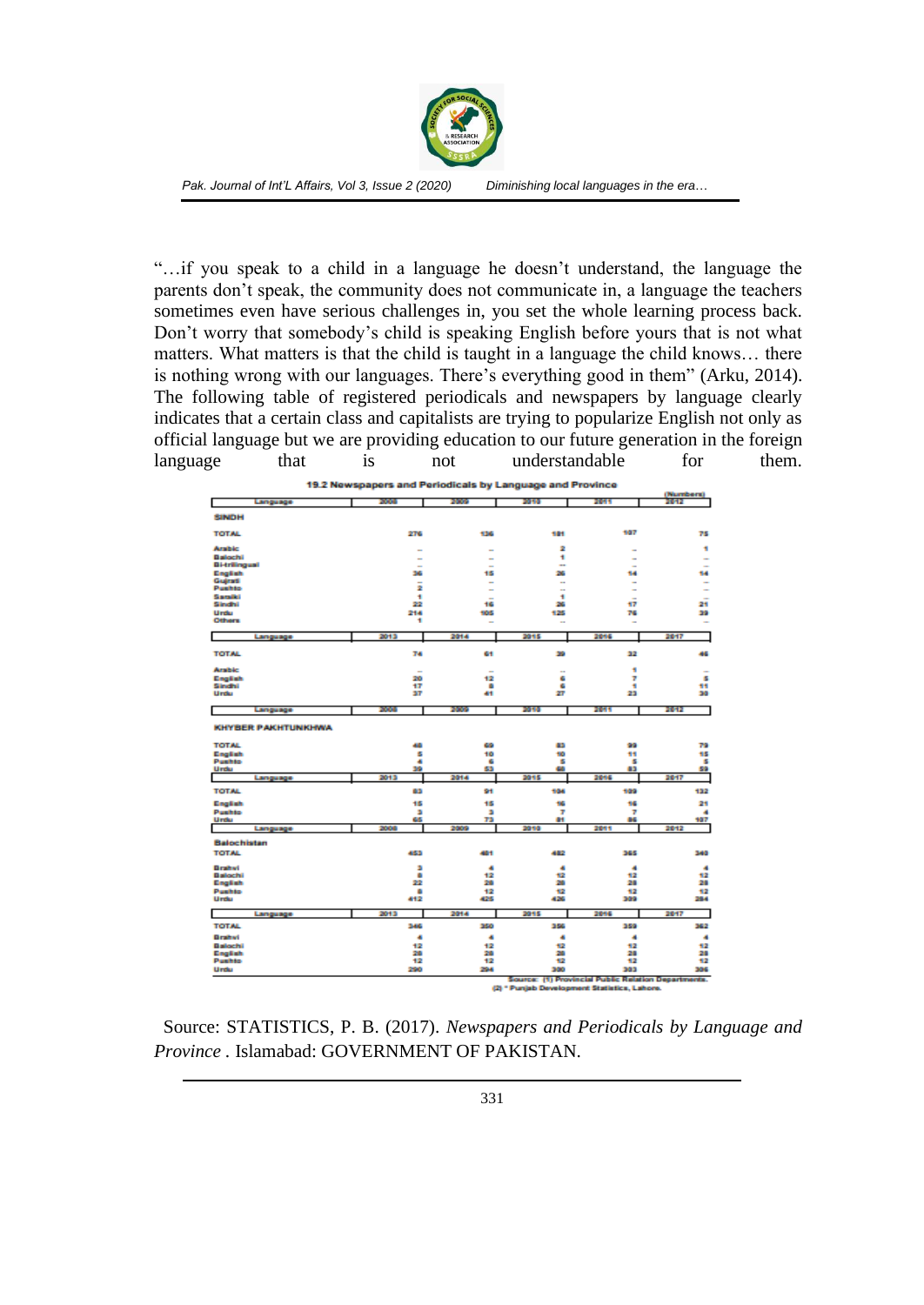

It should be the ultimate responsibility of government to promote and apply the multilingual education system so that education can reach to the doorstep of each and every Pakistani citizen. Through drastic improvements in education system and by providing education all the way through regional or local languages the literacy rates can be increased, we can introduce more skilled workers and in this way the economic activity will flourish at the same time, propping up the cultural value of diverse traditions of Pakistan.

#### **Interviews conducted with Government and Private Teachers**

We conducted several interviews with various language teachers and almost all of them agree that neither government nor parents are interested in inculcating interest for local languages in their children.

Mrs. Fehmina Azwer an experienced Urdu teacher of a renowned School in Karachi (Mama Parsi Girls Sec School) explained the treatment with Urdu language with these words:

"As Urdu was my favorite subject since my school days, my parents also encouraged me and introduced the poetry and literature of Ghalib, Deputy Nazir Ahmed, and Iqbal during school days. But after the completion of M.A (Urdu) it seems almost impossible to get a relevant job. After consistent struggle of six months I finally got a job in a reputable school as an Urdu teacher but I was shocked when I came to know that the salary package for Urdu teachers is far less than English or Math teachers. Another problem is the easy going strategy of Parents as they take least interest in this subject particularly hence they don't want their children to invest more time to study Urdu. They don't even try to seek guidance and to know the performance of their kids during Parent- teacher meetings".

A Senior Government Urdu teacher Mrs. Rehana Zuberi showed her grief and discontent over the attitude of students and government with Urdu and Sindhi as students consider it useless to study these languages. As Urdu and Sindhi subjects are considered as additional subjects in this material environment.

Mrs Maliha Rafi, English Language head at a reputed Cambridge school of Karachi "Generations", thinks that O and A level students display meager interest in Urdu as compared to English. Moreover, it is also evident from the syllabus outline changes and workshops that Cambridge board does not put in as much effort in refining the subject of Urdu as in English.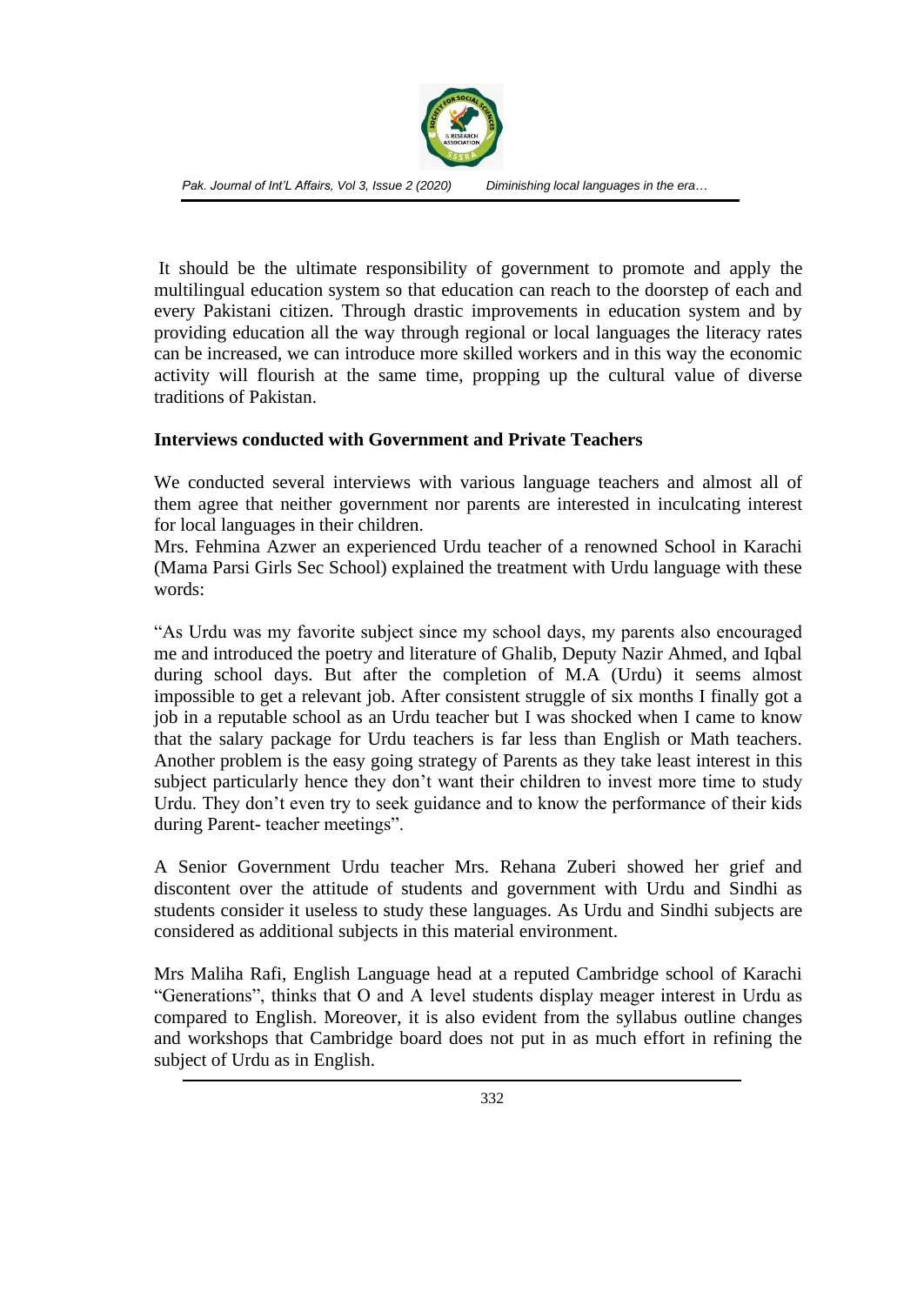

Anila Joyo, a Sindhi language Teacher in a private school "The Country School", expresses the same concerns of disinterest from students for the language. The decades old syllabus and orthodox teaching method could be held responsible for this, she thinks. We can add Poetry, dramas and we can introduce the prominent Sindhi leaders who fought restlessly at the time of independence but our authorities are not willing to do so, she added.

We approached another teacher Ms Anoshay Jamali a Teacher from Kohat (The Glitters School). She informed us that although teaching of Pashto language is supposed to be compulsory by the Provincial government but majority of the Schools are not following these instructions. Therefore the younger generation are not well aware about the literature, prose, poetry, drama and classic music and about the prominent Pashto Scholars.

It is high time that the government and the civil society take necessary steps to help the native languages flourish, encouraging and motivating the masses to communicate in their own native languages with great pride and without any hesitation. It is also necessary to promote the local languages on national basis, which is definitely possible on account of the social media and the national television. To start with, children should be educated in their mother tongue, before embarking them on foreign languages, which are not even their second but third languages.

#### **Conclusion**

Cultural globalization is playing a key role in disassociating people from their own culture by promoting and artificially injecting the culture or language of one nation in others. The bombardment of cultures is actually disturbing to the homogeneity of a society and finally-- their unity. Cultural globalization is actually responsible in diminishing the local or indigenous languages throughout the world and Pakistan is no exception.

Pakistan is a culturally rich and diversified country. Ours is a multilingual country but unfortunately, the government and speakers of local languages because of the requirement of a globalized capitalist system are not at all interested to promote the native languages to their next generation. Due to the influence of Capitalism, English is already being considered as the de facto lingua franca or global language. An estimated 85% of International Organizations use English as their Business Language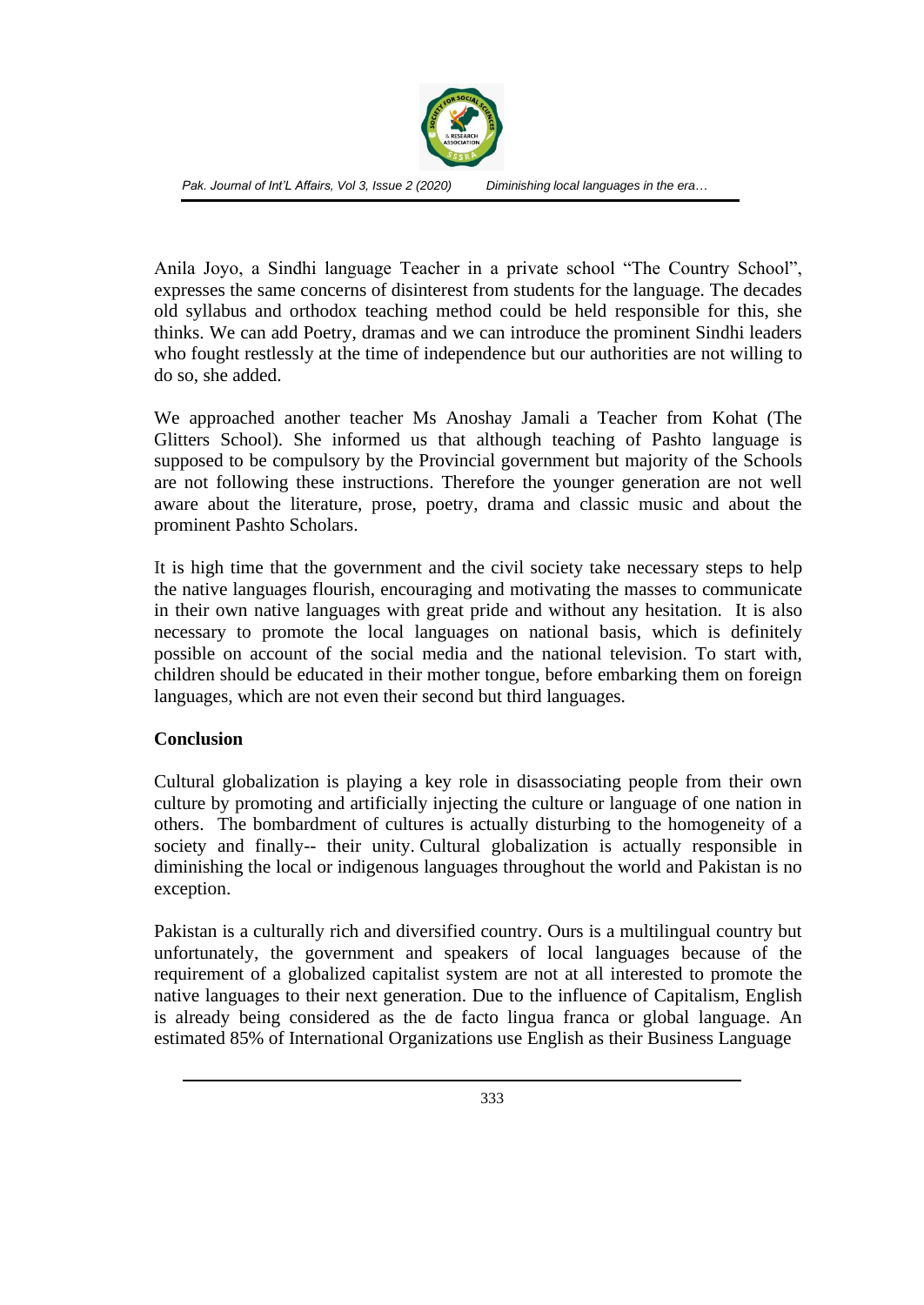

The indigenous local languages of Pakistan have never been given importance or highly regarded as important cultural assets. Government has never taken any serious steps or formulated any policy to nourish and nurture the local languages of Pakistan. It is never considered to use as a sword in raising the education standard, in accelerating the economic activity and in creation of a responsible culturally rich nation. Consequently, current and future generations of Pakistan increasingly fail to appreciate and conserve their local languages. All mainstream domains like education, media, films, business or government offices promote English language in their routine business. Unfortunately, we are failed to produce local content for entertainment in local languages, from Pakistani cinemas Hollywood movies are earning huge amounts. Foreign film Industry is playing a prominent role in creating huge impact and invading the minds of the common people, one of the greatest examples of this invasion is Hollywood Film Industry, which produces a variety of films throughout the year.

Educationists strongly put up with the view that these languages play a positive role in the economic development of a country, and there are plenty of evidences available to support the concept that children in their early years of schooling better understand and grasp the concepts that are taught in their mother tongue. Hence, the disintegrating importance of indigenous local languages due to globalization, ensures that the people who speak these languages are always way behind others in means of education, culture, etc. In other words, countries like Pakistan will always be a step behind the western powers because of their inability to acknowledge and nourish their own languages and culture.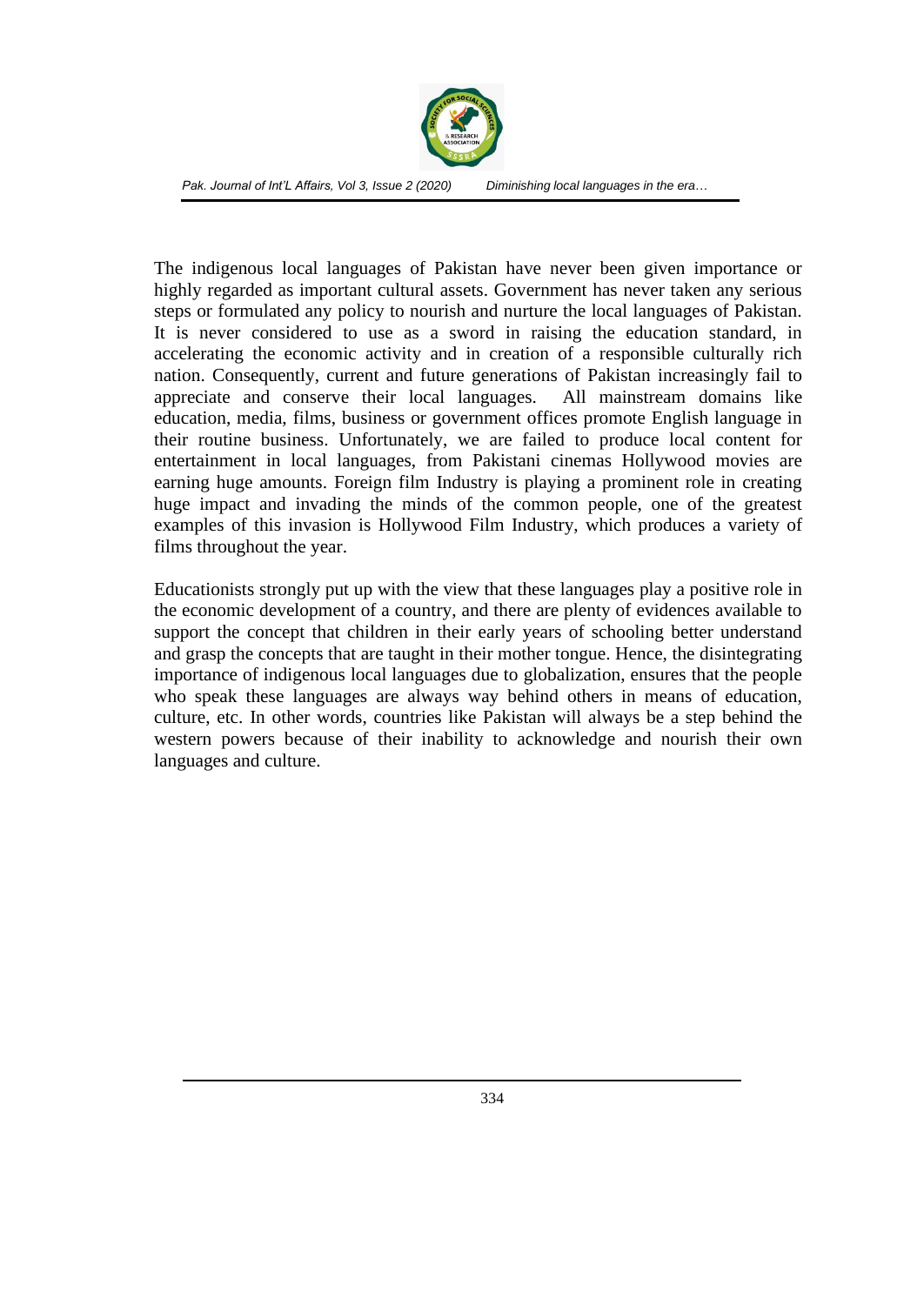

#### **References**

Albrow, M. (1990). *Globalization, Knowledge and Society.* Sage.

Al-Johari. (1991). Child and Society Conditions . *Alexandra : Dar Almarefah* , 257.

Al-Rodhan, N. R. (2006). *Definitions of Globalization: A Comprehensive Overview and a Proposed Definition.* Switzerland: Geneva Centre for Security Policy.

Appadurai, A. (1990). Disjuncture and Difference in the Global cultural economy. *Theory, culture & Society*, *7*(2-3), 295-310.

Arku, J. (2014, June 3). We Need To Encourage Children To Learn In Local Dialect. *Graphic Online*. https://www.graphic.com.gh/news/general-news/we-need-toencourage-children-to-learn-in-local-dialect-education-minister.html.

Barančicová, J., & Zerzová, J. (2015). English as a Lingua Franca used at International Meetings. *Journal of Language and Cultural Education*, (3), 30-51.

Blench, R. (2008). The languages of the Tasmanians and their relation to the peopling of Australia: Sensible and wild theories. *Australian Archaeology*, *67*(1), 13-18.

Canclini, N. G. (1990). *Culturas Híbridas: Estrategias Para Entrary Salir De la Modernidad*. México: National Institute for Culture and Arts. Dad, A. A. (2011). *Domaaki: A Vanishing Voice.* Pamir Times.

Davies, L. (2009, Feb 20). *Words of warning: 2500 Languages Under Threat WorldWide As Migrants Head for City.* Paris: The Guardian.

Davis, W. (2001). *Light at the Edge of The World.* Vancouver: Douglas & McIntyre.

Day Translations. (2018). *Endagered Langauges And Why Do They Face Extinction*. https://www.daytranslations.com/blog/face-

extinction/#:~:text=From%20a%20state%20of%20endangerment,more%20powerful% 20or%20larger%20group.

Decker, K. D. (1998). *Languages of Chitral.* Islamabad: National Institute of Pakistan Studies. (Doctoral Dissertation) Quaid-i-Azam University.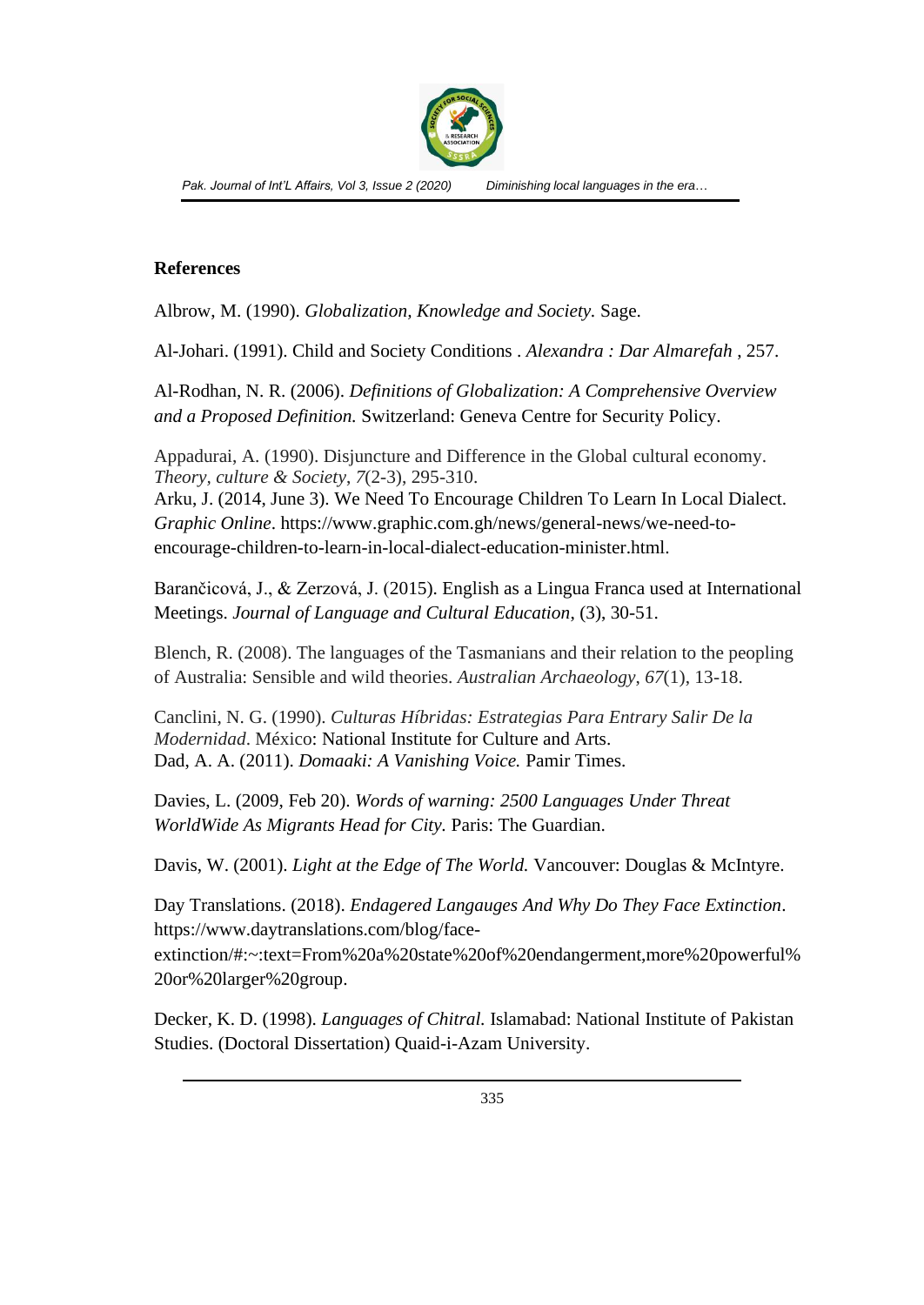

Deleuze, G., & Guattari, F. (1972). Anti-Oedipus (Vol. 1) of Capitalism and Schizophrenia), trans. *Hurley R, Seem M and Lane HR. New York: Continuum*. Desk, W. (2018, March 1). *Badeshi - An 'Extinct' Language Spoken by only three People.* Dunya News.

Dubrow, R. T. (2002, April 25). *World Languages are Fast Disappearing Global policy forum*. https://www.globalpolicy.org/component/content/article/162/27570.html.

Eberhard, D. M. (2020). *Ethnologue: Language of the World*: Dallas, Texas: SIL International. https://www.ethnologue.com/guides/continents-most-indigenouslanguages

Endanger Language Project. (1998). *Bhaya*. Language Matedata. http://www.endangeredlanguages.com/lang/3909

Ettlinger, M. (2014, July 07). Here's Why The World Can Never Have One Universal Language. *Business Insider*. https://www.businessinsider.com/why-there-wont-be-auniversal-language-2014-7.

Galtung, J. (1969). Violence, Peace, and Peace Research. *Journal of Peace Research*, *6*(3), 167-191.

Guillén, M. F. (2001). Is Globalization Civilizing, Destructive Or Feeble? A Critique of five key debates in the social science literature. *Annual Review Of Sociology*, *27*(1), 235-260.

Held, D., & McGrew, A. (2000). *The Global Transformations Reader* (Vol. 13). Cambridge: Polity Press.

Khan, A. M., & Arif, I. (2009). Media Imperialism and Its Effects On Culture Of Pakistan, A Case Study Of Youth Of Multan. *Global Media Journal*, *2*(1), 1-15.

Khawar, Z. (2019, April 27). Box Office: 'Avengers: Endgame' shatters all records in Pakistan. *Galaxy Lollywood*. http://galaxylollywood.com/2019/04/27/box-officeavengers-endgame-shatters-records-in-pakistan/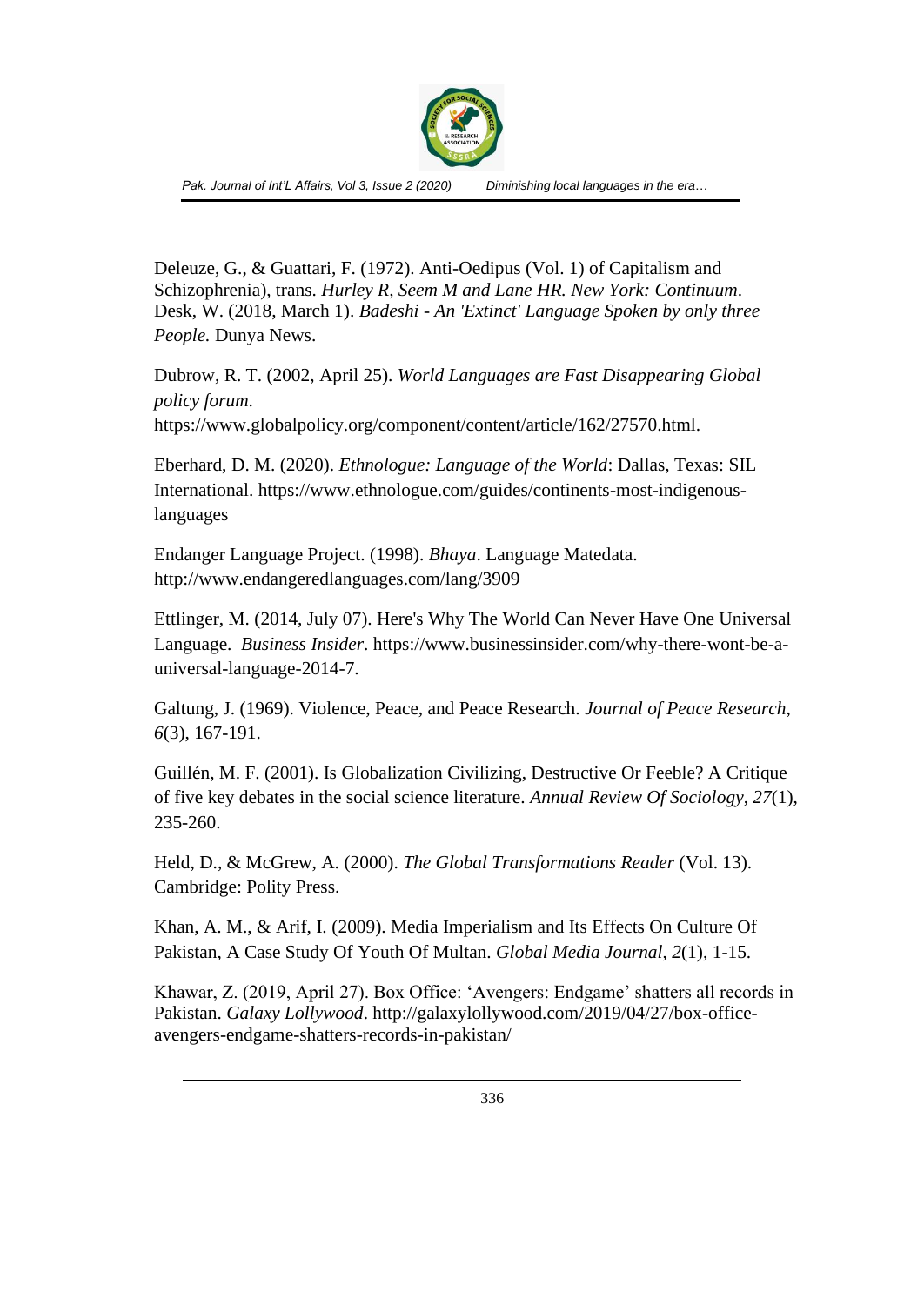

Lewis, E. G. (1982). Movements and Agencies of Language Spread: Wales and the Soviet Union compared. *Language Spread: Studies in Diffusion and Social Change*, 214-259.

Mahmood, S., & Masud, M. (2019). Understanding the Diffusion and Consumption of American Popular Culture in Pakistan. *Journal of Media Studies*, *34*(1).

Manan, S. A., David, M. K., & Dumanig, F. P. (2015). Disjunction between language policy and children's sociocultural ecology–an analysis of English-medium education policy in Pakistan. *Language and Education*, *29*(5), 453-473. Martell, L. (2007). The Third Wave In Globalization Theory. *International studies review*, *9*(2), 173-196.

Mock, J. (n.d.). *Dards, Dardistan, and Dardic: an Ethnographic, Geographic, and Linguistic Conundrum*. http://www.mockandoneil.com/dard.htm

Nye Jr, J. S. (2002). The Information Revolution and American Soft power. *Asia Pacific Review*, *9*(1), 60-76. Onuf, N. (2017). Center-Periphery Relations: What Kind of Rule, and Does It Matter?. *All Azimuth: A Journal of Foreign Policy and Peace*, *6*(1), 5-16.

Pakistan Bureau of Statistics (2017). *Newspapers and Periodicals by Language and Province .* Islamabad: Pakistan Bureau of Statisitcs, Government Of Pakistan. https://www.pbs.gov.pk/sites/default/files//tables/rename-as-per-tabletype/Newspaper%20language.pdf.

Pakistan Bureau of Statistics (2020). *Films Released in the Country by Language.* Islamabad: Pakistan Bureau of Statistics, Government of Pakistan.

Pakistan Bureau of Statistics (2020). *Population By Mother Tongue.* Islamabad: Pakistan Bureau of Statistics, Government of Pakistan. http://www.pbs.gov.pk/content/population-mother-tongue.

Parekh, R. (2010, July 19). Burushaski is a strange language. *Dawn*.

Parekh, R. (2018, January 2). Some Endagered Pakistani languages. Dawn.

Press, C. U. (n.d.). *Meaning of Language in English*. Cambridge Dictionary: https://dictionary.cambridge.org